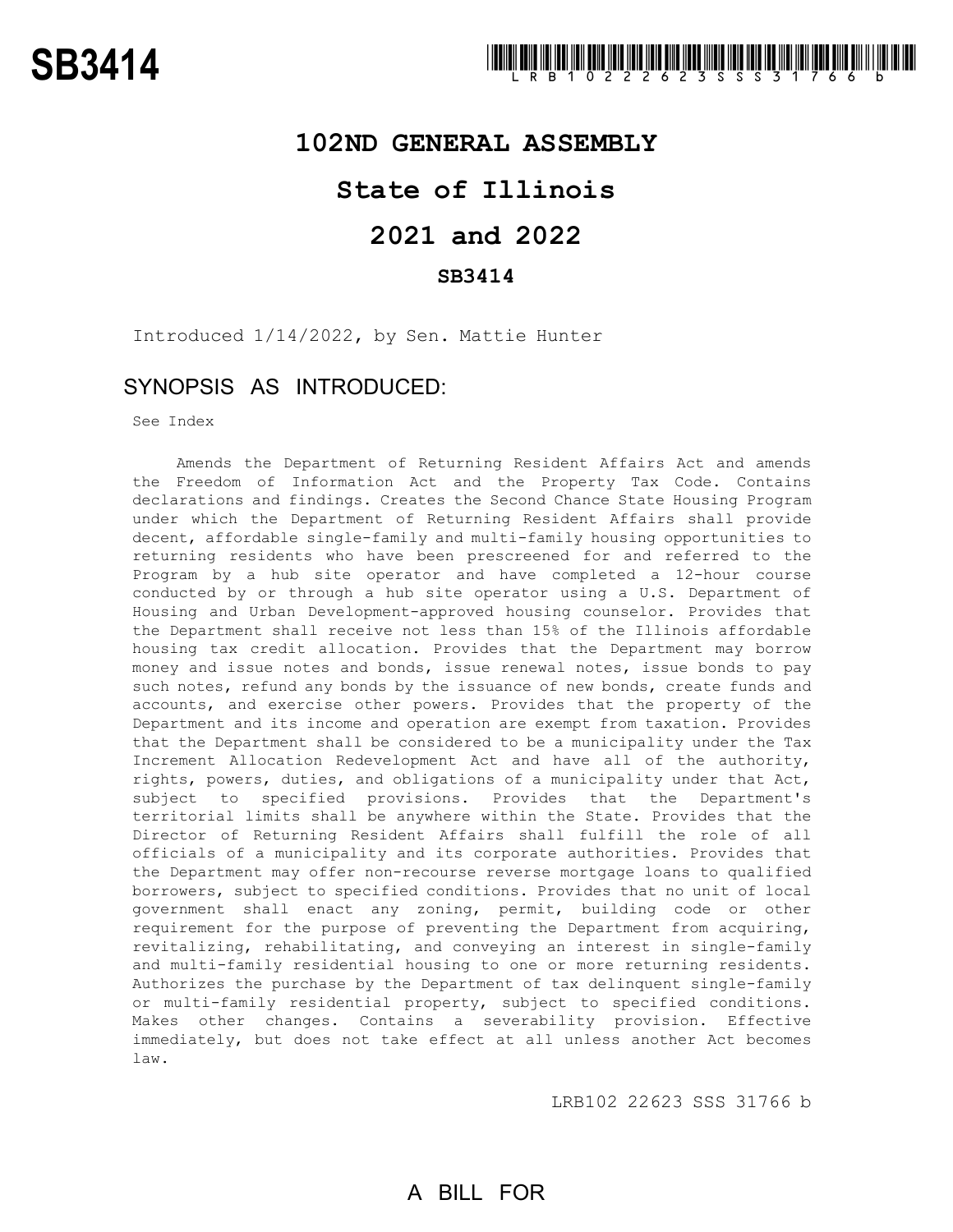AN ACT concerning State government.

1

**Be it enacted by the People of the State of Illinois, represented in the General Assembly:** 2 3

Section 5. The Department of Returning Resident Affairs Act is amended by adding Sections 80, 85, and 90 as follows: 4 5

(Sec. 80 new) Sec. 80. References to Sections 80 through 90. Sections 80 through 90 may be referred to as the Second Chance State Housing Program Act. 6 7 8 9

(Sec. 85 new) Sec. 85. Second Chance State Housing Program; legislative declarations and findings. The General Assembly finds and declares that: (1) While stable housing is fundamental to the ability of most members of the general public to survive, succeed, and thrive, it is especially crucial to persons returning to this community from incarceration. (2) The existence of substantial obstacles that prevent returning residents from accessing needed housing is clear from the approximately 60% of unsheltered men and 58% of unsheltered women in part of this State who report being previously convicted. 10 11 12 13 14 15 16 17 18 19 20 21 22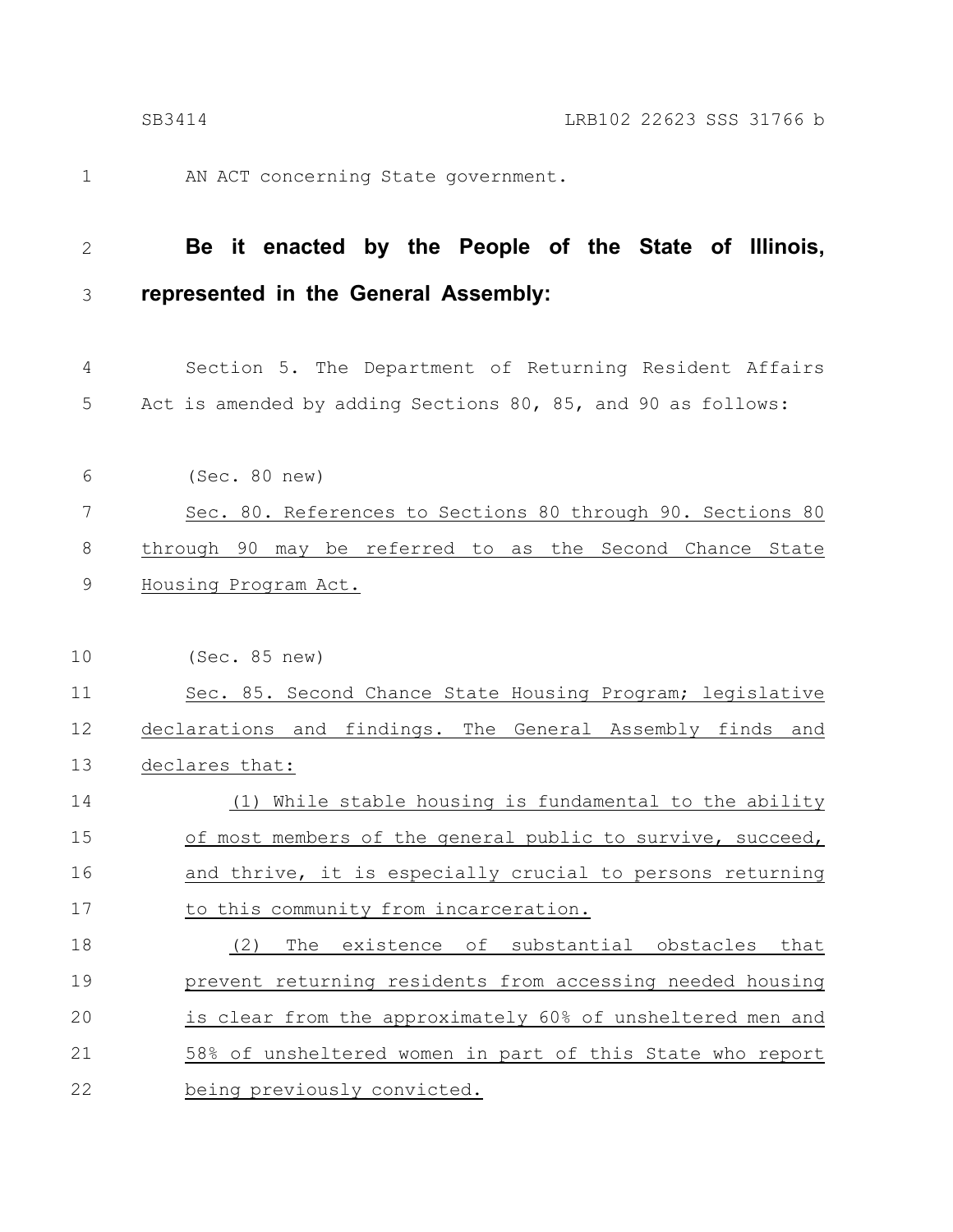### SB3414 - 2 - LRB102 22623 SSS 31766 b

| $\mathbf 1$    | The Metropolitan Planning Council has found that<br>(3)       |
|----------------|---------------------------------------------------------------|
| $\mathbf{2}$   | "without the most basic of human needs -- a roof over a       |
| 3              | head -- justice-involved individuals struggle<br>to           |
| $\overline{4}$ | reintegrate".                                                 |
| 5              | cost to Illinois of that failure to<br>The<br>(4)             |
| 6              | reintegrate is high, resulting in approximately 40% of        |
| 7              | formerly incarcerated individuals recidivating within 3       |
| $8\,$          | years of release and costing Illinois over \$151,000 for      |
| $\mathsf 9$    | each recidivism event.                                        |
| 10             | (5)<br>By providing housing to returning residents            |
| 11             | through the revitalization and rehabilitation of existing     |
| 12             | tax delinquent, abandoned, and otherwise distressed           |
| 13             | single-family and multi-family residential housing units,     |
| 14             | the Second Chance State Housing Program serves to not only    |
| 15             | stabilize the lives of returning residents and their          |
| 16             | families, but also to stabilize disadvantaged communities;    |
| 17             | The health, welfare, and prosperity of all<br>(6)             |
| 18             | Illinois citizens requires the State to take the actions      |
| 19             | described herein that create the Second Chance State          |
| 20             | Housing Program.                                              |
|                |                                                               |
| 21             | (Sec. 90 new)                                                 |
| 22             | Sec. 90. Second Chance State Housing Program,                 |
| 23             | (a) Establishment. The Second Chance State Housing Program    |
| 24             | is established as a part of the Second Chance State Program   |
| 25             | administered by the Department. The Department is authorized, |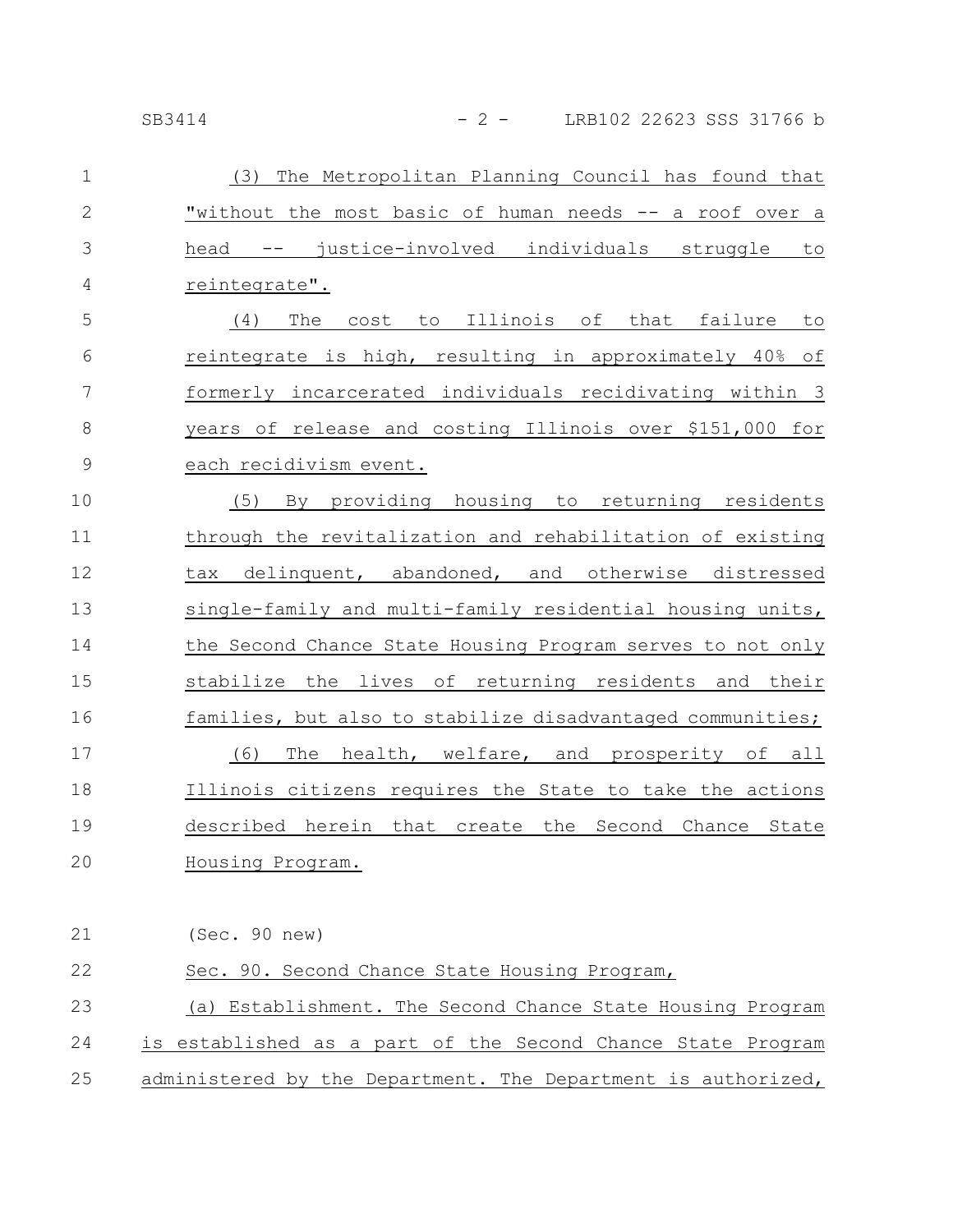directed, and required to administer the Second Chance State Housing Program with the objective of providing decent, affordable single-family and multi-family housing opportunities to returning residents. To accomplish this and administer and operate the Second Chance State Housing Program, the Department shall have the following powers, duties, and obligations in addition to other powers, duties, and obligations provided to the Department under law. 1 2 3 4 5 6 7 8

(b) Housing development priorities and participant qualification. 9 10

(1) The Second Chance State Housing Program shall be implemented by the Department: (A) to the extent reasonably feasible, by revitalizing and rehabilitating existing tax delinquent, abandoned, and otherwise distressed single-family and multi-family residential housing units in order to provide both decent, affordable rental and home ownership opportunities to returning residents and their families; and (B) to the extent that a need for such opportunities exists that cannot be reasonably fulfilled by clause (A), then by such other actions as the Department deems necessary and is legally authorized to pursue, including, without limitation, acquisition of other existing single-family and multi-family residential housing units and construction of new single-family and multi-family housing units. 11 12 13 14 15 16 17 18 19 20 21 22 23 24 25

(2) No person shall participate in the Second Chance 26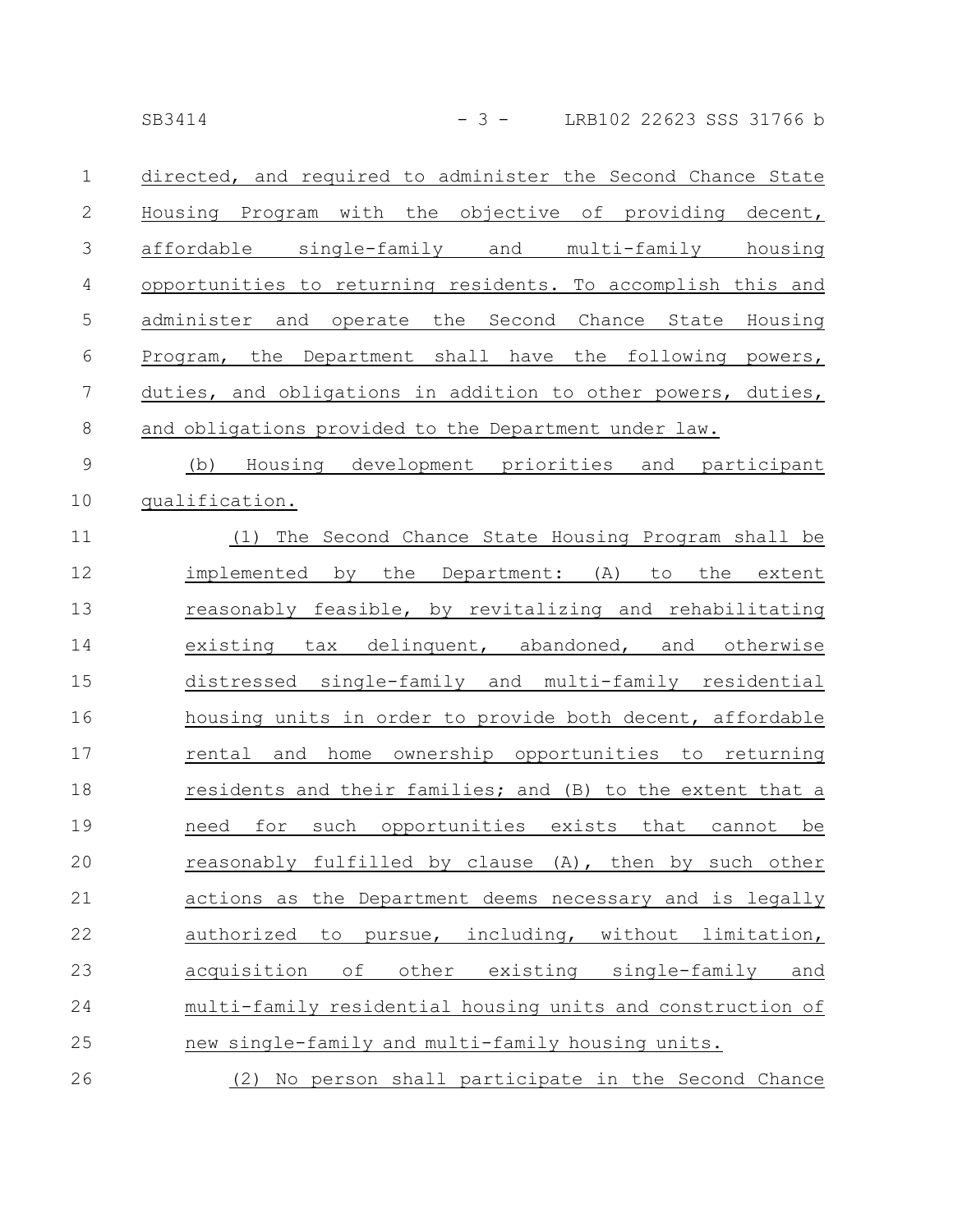|--|

| $\mathbf 1$    | State Housing Program unless the person is a returning                         |
|----------------|--------------------------------------------------------------------------------|
| $\mathbf{2}$   | resident who: (A) has been prescreened for and referred to                     |
| 3              | the Second Chance State Housing Program by a hub site                          |
| $\overline{4}$ | operator; and (B) has completed a 12-hour course conducted                     |
| 5              | by or through a hub site operator using a U.S. Department                      |
| 6              | of Housing and Urban Development-approved housing                              |
| 7              | counselor to prepare the returning resident to be a                            |
| $\,8\,$        | homeowner or tenant. The course shall include, without                         |
| $\mathsf 9$    | limitation, training on financial literacy and                                 |
| 10             | responsibility, budgeting and financial management, the                        |
| 11             | rental and homebuying process, basic elements of a real                        |
| 12             | estate contract or lease, residential financing, title                         |
| 13             | insurance, real estate taxes, utilities, insurance, basic                      |
| 14             | home maintenance, delinquency and foreclosure prevention,                      |
| 15             | Second Chance State Housing Program requirements, and                          |
| 16             | other practical and legal requirements pertaining to being                     |
| 17             | a homeowner or tenant. The Department may promulgate                           |
| 18             | additional qualifications for participation in the Second                      |
| 19             | Chance State Housing Program that do not conflict with the                     |
| 20             | provisions of this Act.                                                        |
| 21             | otherwise<br>(3)<br>Hub<br>site<br>operators<br>shall<br>prepare               |
| 22             | returning residents for participation in the Second Chance                     |
| 23             | State Housing Program and thereafter, returning residents'                     |
| 24             | housing,<br>ownership<br>rental<br>оf<br>including,<br>without<br>$\circ$ $\,$ |
| 25             | limitation, assisting with securing affordable legal                           |

representation and the establishment of necessary bank and 26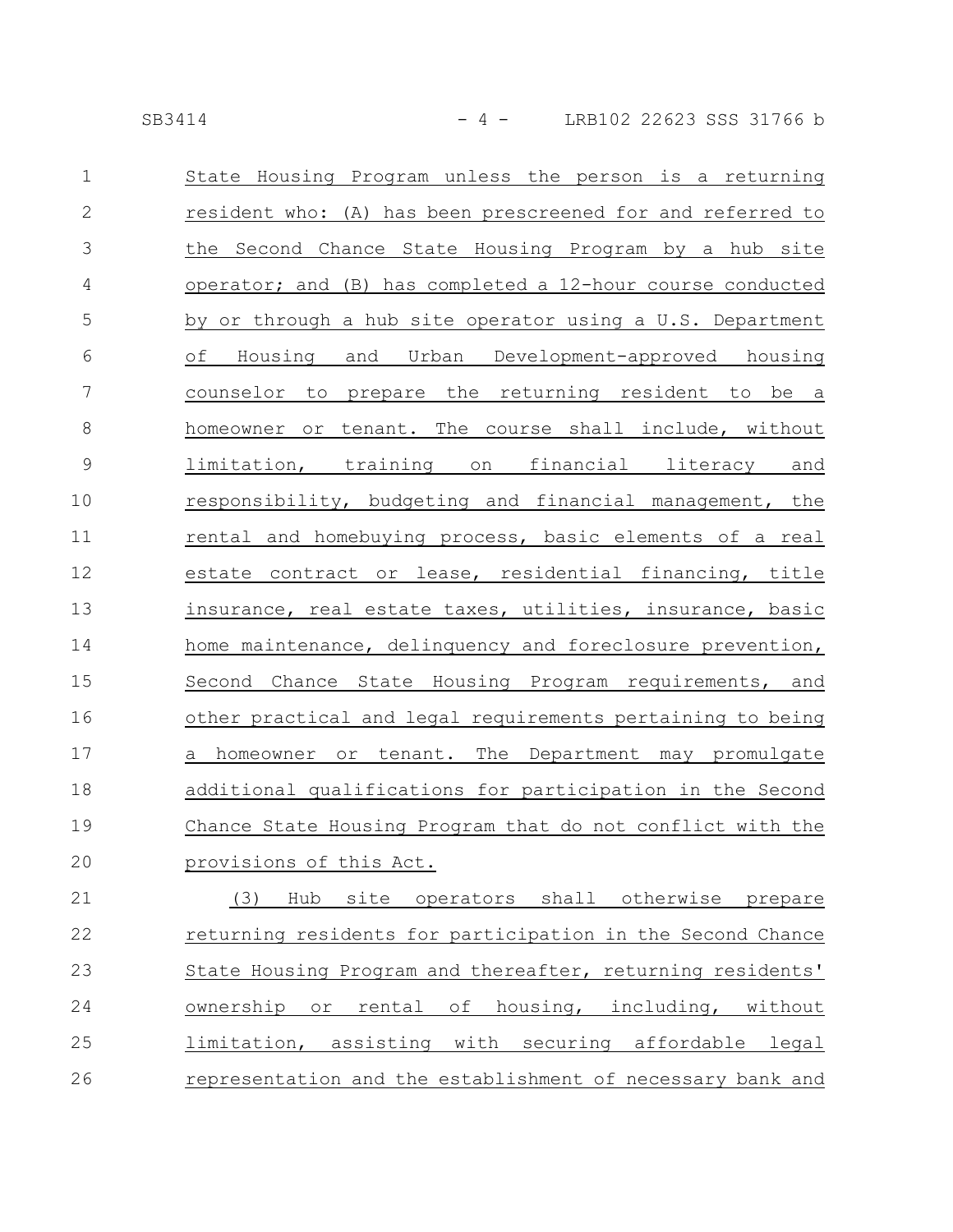SB3414 - 5 - LRB102 22623 SSS 31766 b

7

utility accounts. 1

(c) Illinois affordable housing tax credit allocation. The Department shall receive not less than 15% of the Illinois affordable housing tax credit allocation. The Department is authorized to utilize such credits in any manner not prohibited by law. 2 3 4 5 6

(d) Low-income housing tax credits.

(1) The Department is hereby designated as charged with responsibility for administering low-income housing tax credits allocated to the State for incarceration projects under Section 42 of the Internal Revenue Code of 1986, as amended. In fulfilling its responsibilities, the Department is authorized to do all acts authorized or required under Section 42 of the Internal Revenue Code of 1986, as amended, and to: 8 9 10 11 12 13 14 15

(A) Establish a plan for allocation of low-income housing tax credits, prepare application forms for allocation of such tax credits, and make allocation of such tax credits to eligible individuals and corporations. 16 17 18 19 20

(B) Initiate marketing, education, and outreach projects throughout the State to maximize utilization of all available low-income housing tax credits. (C) Provide technical assistance and training to 21 22 23 24

local governments, including home rule jurisdictions, to encourage coordination of local, State, and federal 25 26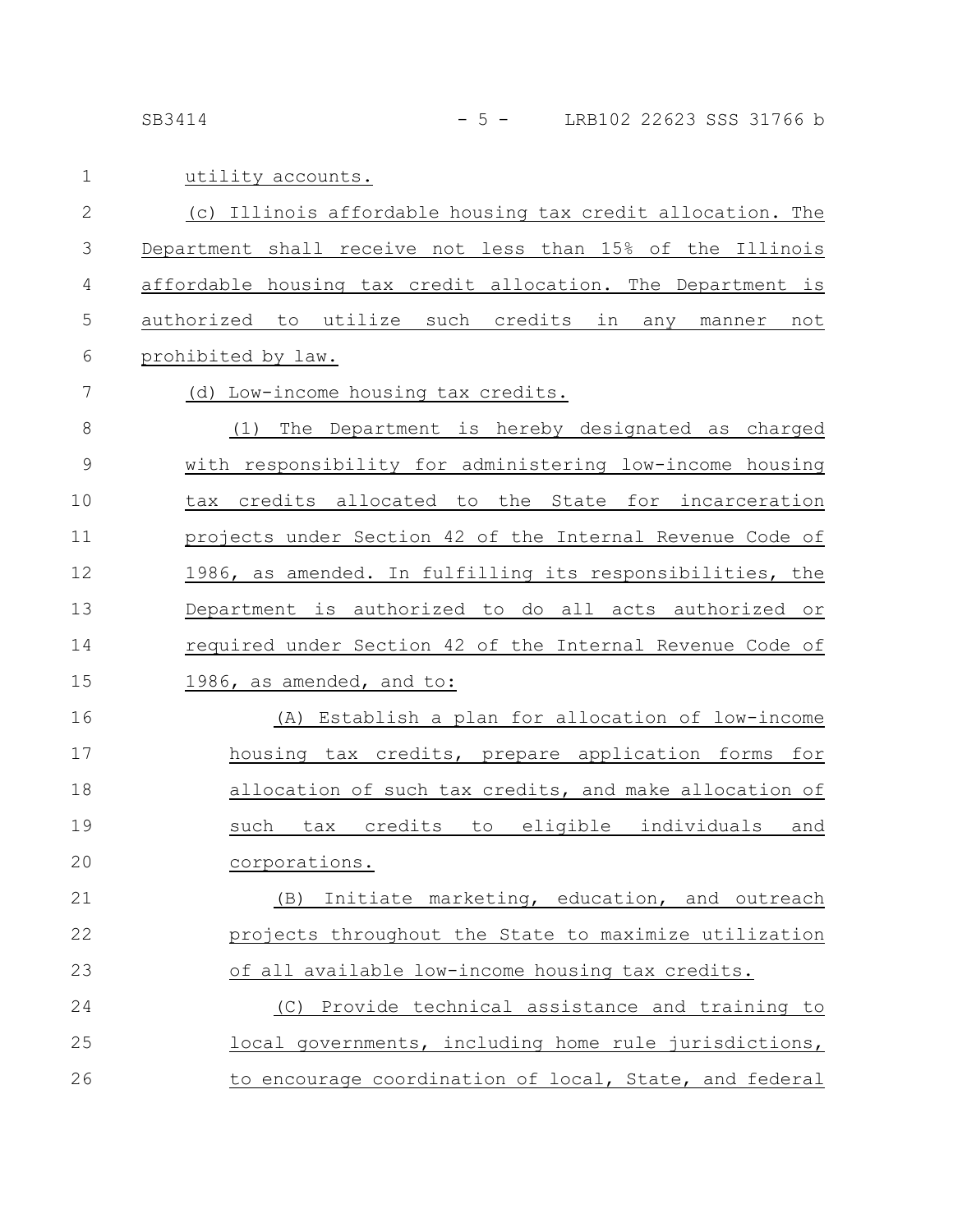| $\mathbf{1}$ | resources with the allocation of low-income housing        |
|--------------|------------------------------------------------------------|
| $\mathbf{2}$ | tax credits.                                               |
| 3            | (D) Accept and allocate low-income housing tax             |
| 4            | credits that may be transferred from Illinois home         |
| 5            | rule jurisdictions.                                        |
| 6            | (E)<br>Assess fees to cover the costs of allocating        |
| 7            | and administering the tax credits.                         |
| 8            | (2)<br>The aggregate unused housing tax credit dollar      |
| 9            | amount of all home rule jurisdictions available under      |
| 10           | Section 42 of the Internal Revenue Code of 1986, as        |
| 11           | amended, shall be as of June 1 of each calendar year       |
| 12           | the Department in<br>reserved to<br>amount not under<br>an |
| 13           | \$50,000,000 for allocation by the Department in the same  |
| 14           | the Illinois Housing Development Authority<br>as<br>manner |
| 15           | allocates low-income housing tax credits allocated to the  |
| 16           | State.                                                     |
| 17           | (e) Authority to issue debt.                               |
| 18           | The Department may borrow money and issue its<br>(1)       |
| 19           | notes and bonds in such principal amount, as, in the       |
| 20           | opinion of the Department, shall be necessary to provide   |
| 21           | sufficient funds for achieving the purposes of this        |
| 22           | Section. The Department's bonds and notes may be issued as |
| 23           | general obligations of the Department payable from such    |
| 24           | revenues, funds, and obligations of the Department as the  |
| 25           | Department's order authorizing issuance of the bonds or    |
| 26           | notes shall provide, or may be issued as limited           |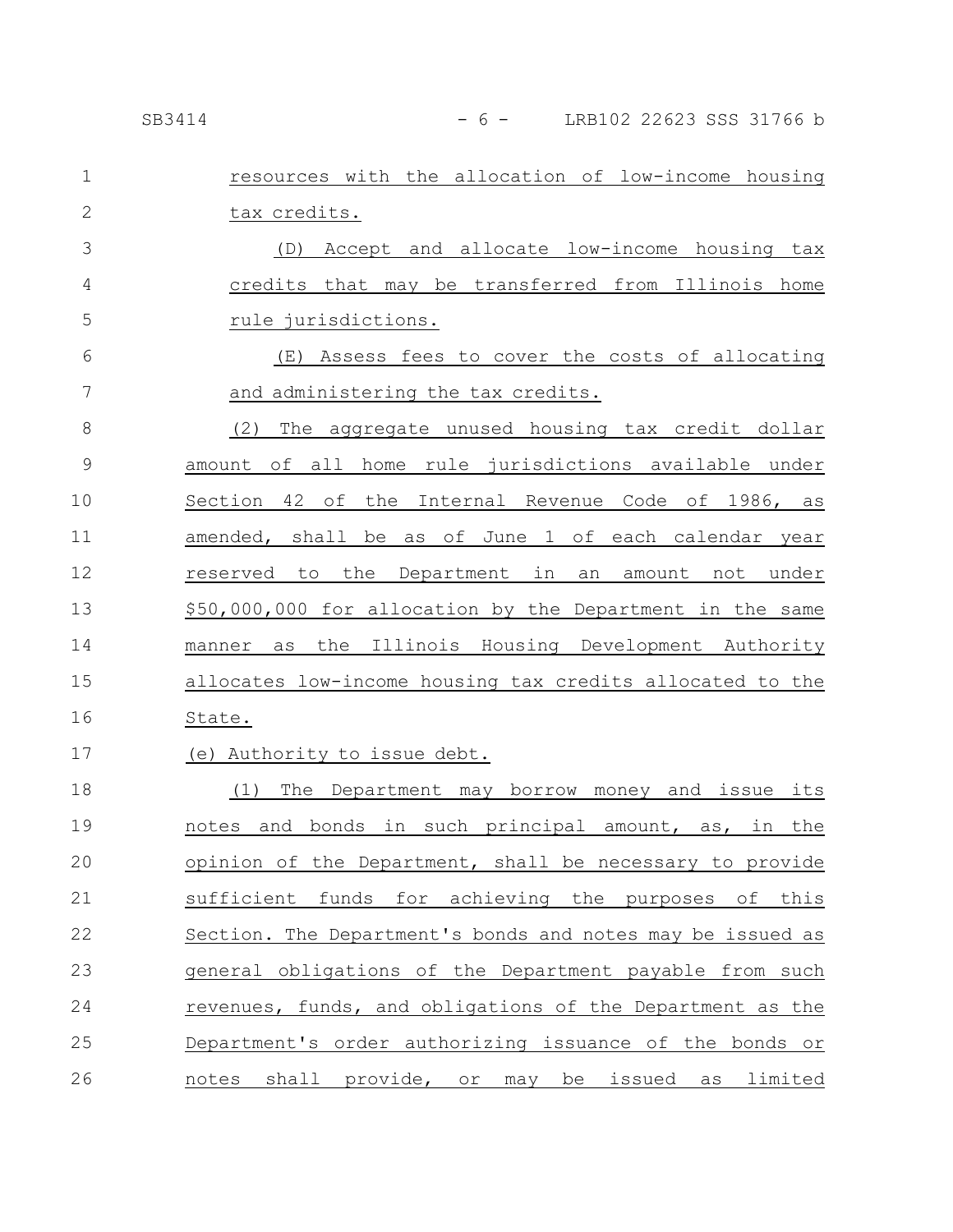obligations with a claim for payment solely from such revenues, funds, and obligations as the Department's order authorizing issuance of the bonds or notes shall provide and may secure the payment thereof by, among other things, the pledge, or assignment, or grant of a lien on or security interest of mortgages and notes of others, revenues derived from its operation of the Second Chance State Housing Program and loan repayments and other funds, if any, received by the Department. 1 2 3 4 5 6 7 8 9

(2) The Department may, from time to time, issue renewal notes, issue bonds to pay such notes, and, whenever it deems refunding expedient, refund any bonds by the issuance of new bonds, whether the bonds to be refunded have or have not matured, and issue bonds partly to refund bonds then outstanding and partly for any other purpose. The refunding bonds shall be sold and the proceeds applied to the purchase, redemption or payment of the bonds to be refunded. 10 11 12 13 14 15 16 17 18

(3) The Department may procure insurance against any loss in connection with its bonds, notes, or property in such amounts, and from such insurers, as may be necessary or desirable. The Department may acquire any instruments the purpose of which is to reduce the risk of loss due to fluctuation in the interest rate or market price of those investments or may enter into any agreements to insure, protect, or preserve its investments from any loss 19 20 21 22 23 24 25 26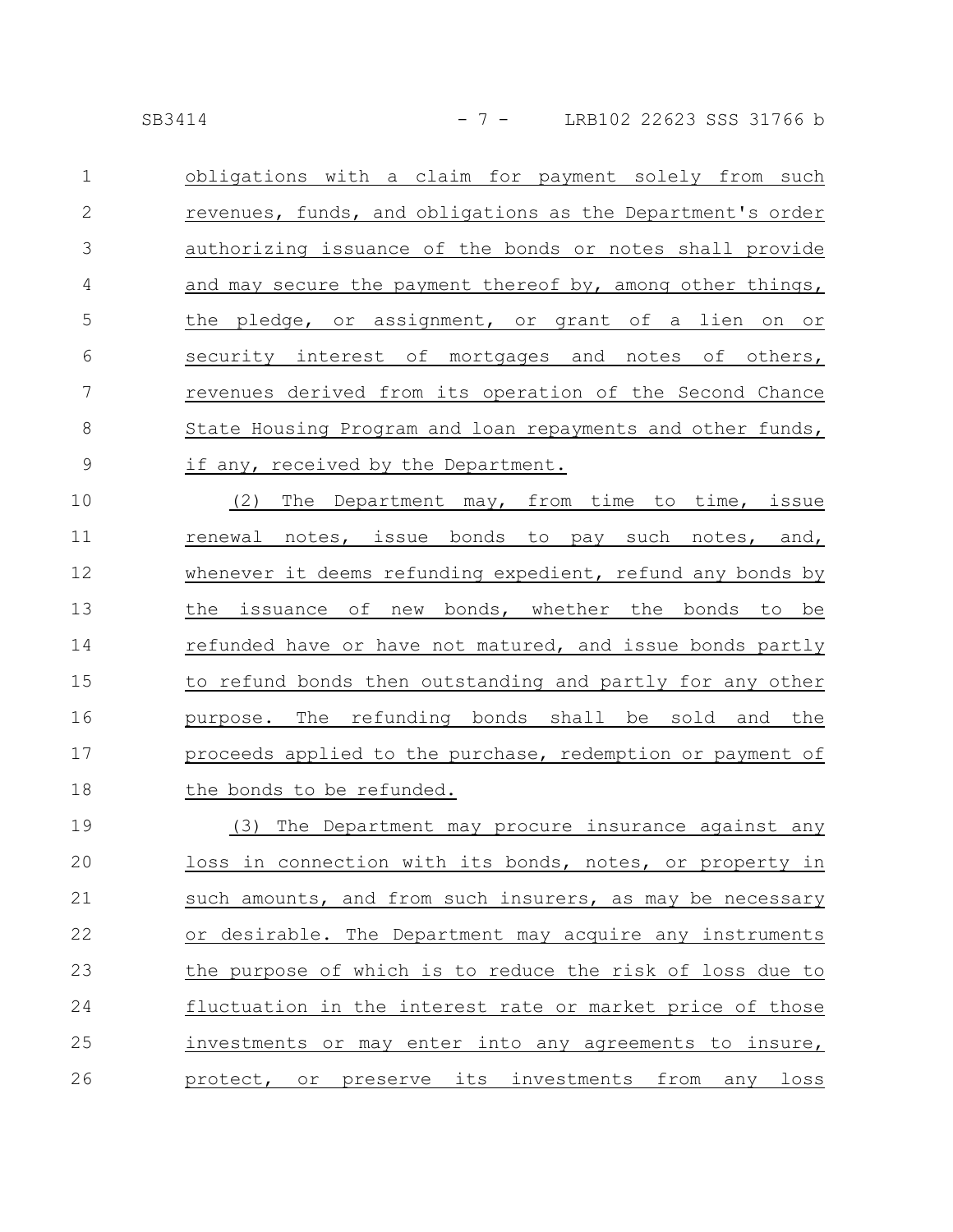(including, without limitation, loss caused by fluctuation in interest rates, markets or in securities) in such amounts and from such insurers, issuers, or other parties as the Department deems appropriate. 1 2 3 4

(4) The Department may consent, whenever it deems it necessary or desirable in the fulfillment of the purposes of this Section, to the modification, with respect to rate of interest, time of payment or any installment of principal or interest, or any other terms, of any mortgage, mortgage loan, mortgage loan commitment, other loan, contract or agreement of any kind to which the Department is a party. 5 6 7 8 9 10 11 12

(5) The Department may create such funds and accounts as it deems necessary to service its notes and bonds and to otherwise operate the Second Chance State Housing Program. (6) The notes and bonds issued under this Section shall be authorized by an order issued at the Director's direction, shall bear such date or dates, and shall mature at such time or times, not exceeding 50 years from the date of issue, as the order may provide. The bonds may be issued as serial bonds or as term bonds or as a combination thereof. The notes and bonds shall bear interest at such rate or rates as shall be determined by the order authorizing issuance of the bonds and as otherwise allowed by law. The notes and bonds shall be in such denominations, be in such form, either coupon or 13 14 15 16 17 18 19 20 21 22 23 24 25 26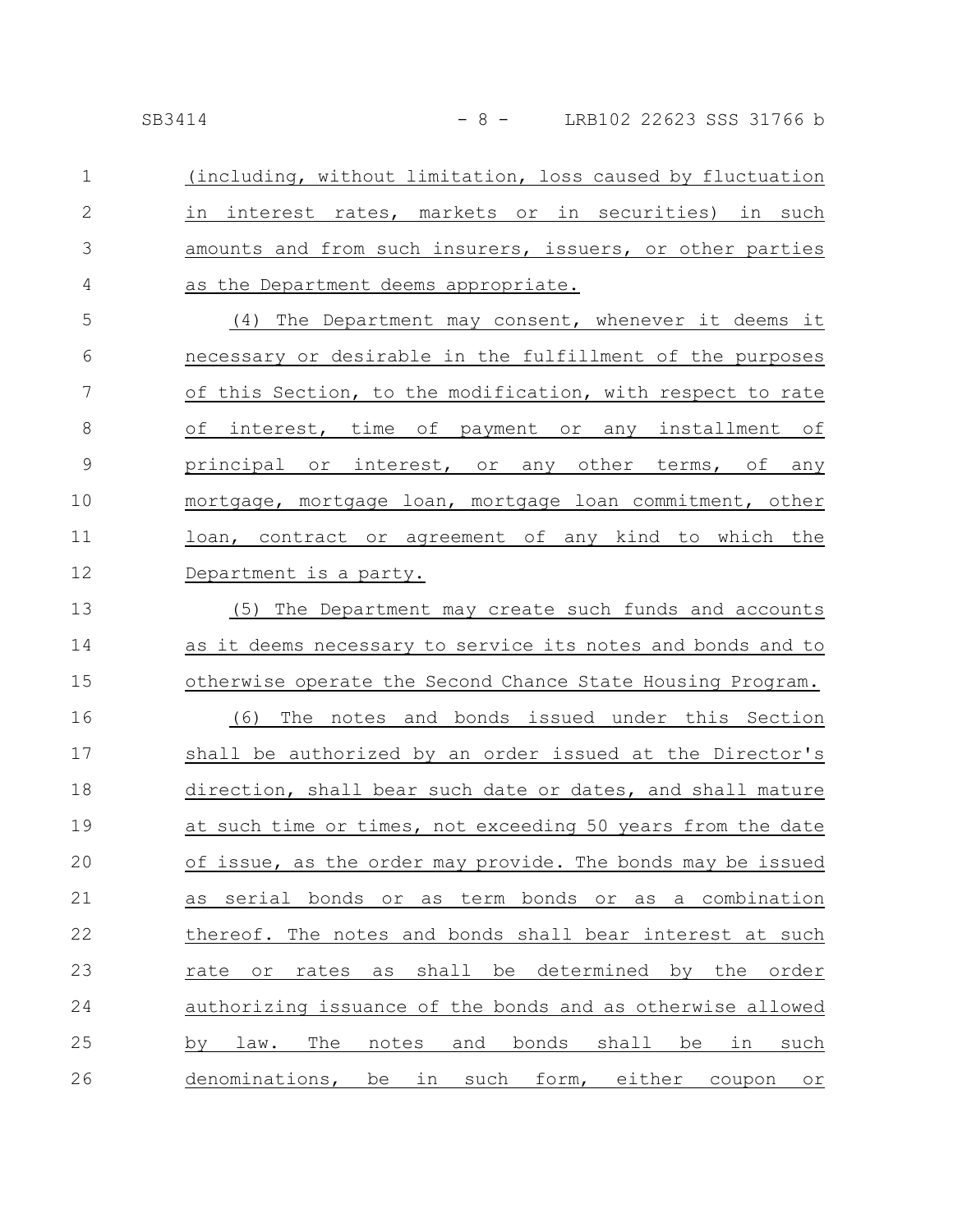registered, carry such registration privileges, be executed in such manner, be payable in such medium of payment, at such place or places and be subject to such terms of redemption as the order authorizing them may provide. The notes and bonds may be sold by the Department, at public or private sale, at such price or prices as the Department shall determine. The order for the issuance of the notes or bonds may include any other provisions that the Department determines are necessary, expedient, or otherwise in the Department's best interest for the issuance of the notes or bonds. 1 2 3 4 5 6 7 8 9 10 11

(7) In lieu of establishing various provisions governing the issuance of the Department's notes or bonds, including, without limitation, the rate at which the Department's notes or bonds shall bear interest, the price at which the notes or bonds shall be sold, and the date of issuance of the notes or bonds, the order authorizing their issuance may set maximum and minimum prices, interest rates and annual interest cost to the Department, a range for the date of issuance and maturities, and any other terms that set ranges or criteria as the Department may determine. 12 13 14 15 16 17 18 19 20 21 22

(8) The Department's order authorizing the issuance of its notes or bonds may provide that interest rates may vary from time to time depending upon criteria established by the Department in that order, which may include, 23 24 25 26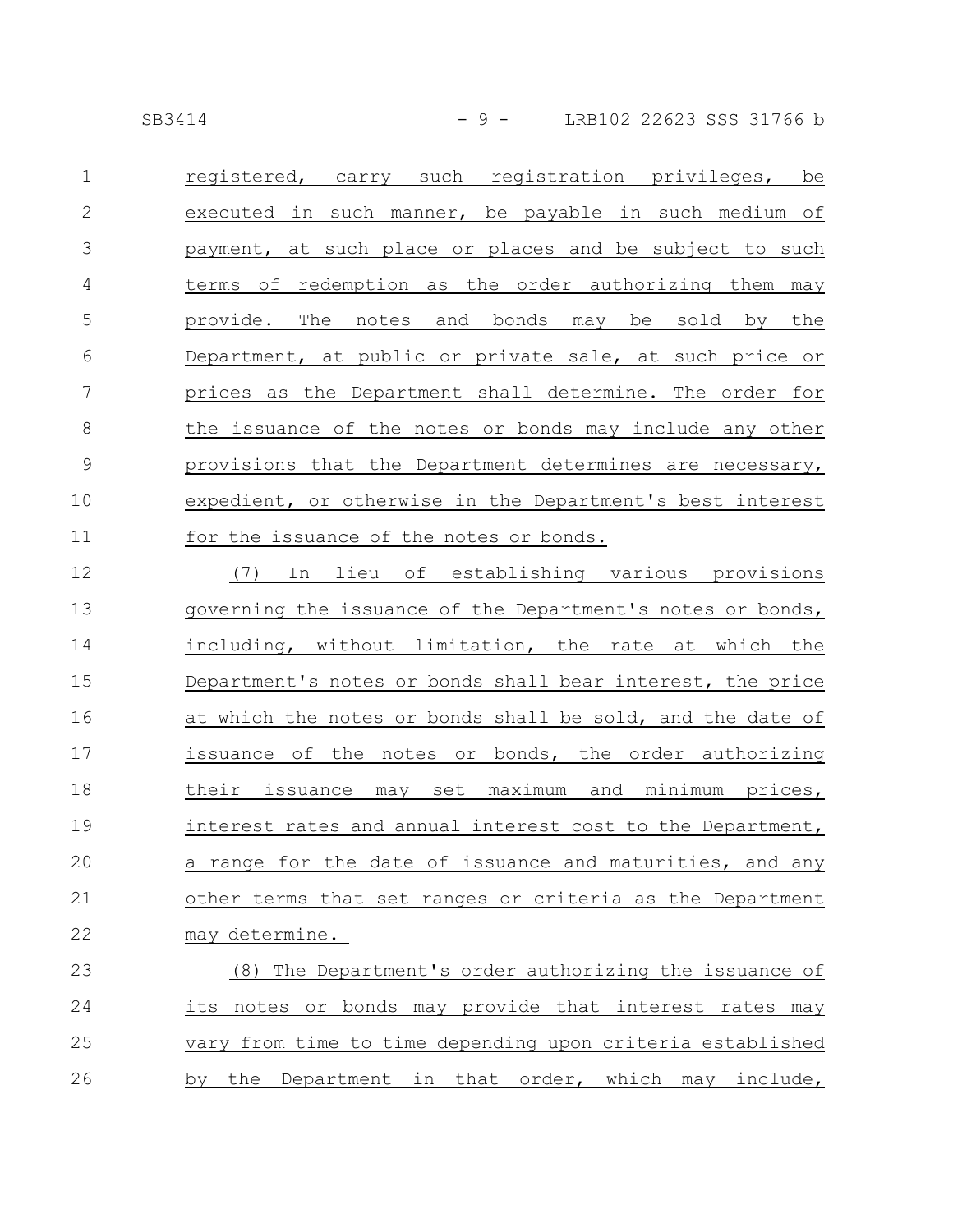|--|--|--|

| $\mathbf 1$   | without limitation, a variation in interest rates as may   |
|---------------|------------------------------------------------------------|
| $\mathbf{2}$  | be necessary to cause notes or bonds to be remarketable    |
| 3             | from time to time at a price equal to their principal      |
| 4             | amount (or compound accredited value in case of original   |
| 5             | issue discount bonds), and may provide for appointment of  |
| 6             | a national banking association, bank, trust company,       |
| 7             | investment bank, or other financial institution to serve   |
| 8             | remarketing agent in that connection. The<br>as<br>a       |
| $\mathcal{G}$ | Department's order authorizing the issuance of its notes   |
| 10            | or bonds may provide that alternative interest rates or    |
| 11            | provisions will apply during such times as the notes or    |
| 12            | bonds are held by a person providing a letter of credit or |
| 13            | other credit enhancement arrangement for those notes or    |
| 14            | bonds. Notwithstanding any other provisions of law, there  |
| 15            | shall be no statutory limitation on the interest rates     |
| 16            | that such variable rate notes and bonds may bear from time |
| 17            | to time.                                                   |
| 18            | notes and bonds of the Department are<br>(9)<br>The        |
| 19            | securities in which all public officers and bodies of this |
| 20            | State and all municipalities and municipal subdivisions,   |
| 21            | all insurance companies and associations, and other        |
| 22            | persons carrying on an insurance business, all banks,      |
| 23            | trust companies, savings banks and savings associations,   |
| 24            | saving and loan associations, investment companies, all    |
| 25            | administrators, guardians, executors, trustees and other   |
| 26            | fiduciaries, and all other persons whatsoever who are now  |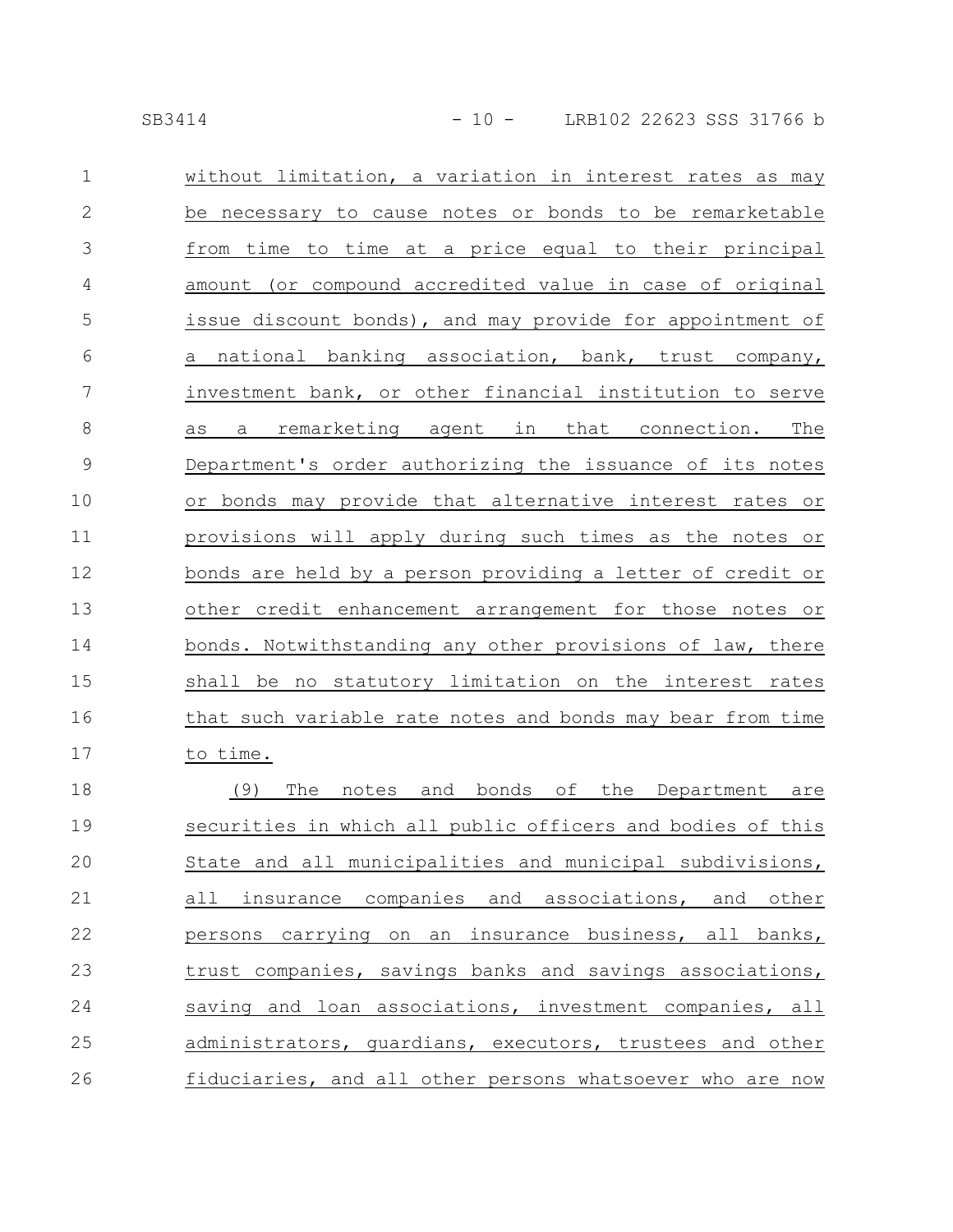or may hereafter be authorized to invest in bonds or other obligations of the State, may properly and legally invest funds, including capital, in their control or belonging to them. 1 2 3 4

(10) Neither the Director nor any officer or employee of the Department nor any other authorized person executing the Department's orders, notes, and bonds shall be liable personally on the Department's notes or bonds or be subject to any personal liability or accountability by reason of the issuance thereof. 5 6 7 8 9 10

(11) The property of the Department and its income and operation shall be exempt from taxation. 11 12

(12) The Department shall have no taxing power. The Department's notes and bonds shall not be a general obligation of the State, the State shall not be liable on the Department's notes or bonds and such notes and bonds shall not be a debt of the State. The Department's notes and bonds shall contain a statement to such effect on their face. 13 14 15 16 17 18 19

(13) The creation of the Second Chance State Housing Program is in all respects for the benefit of the people of Illinois and for the improvement of their health, safety, welfare, comfort, and security, and its purposes are public purposes. In consideration thereof, the notes and bonds of the Department issued under this Section and the income therefrom shall be free from all taxation by the 20 21 22 23 24 25 26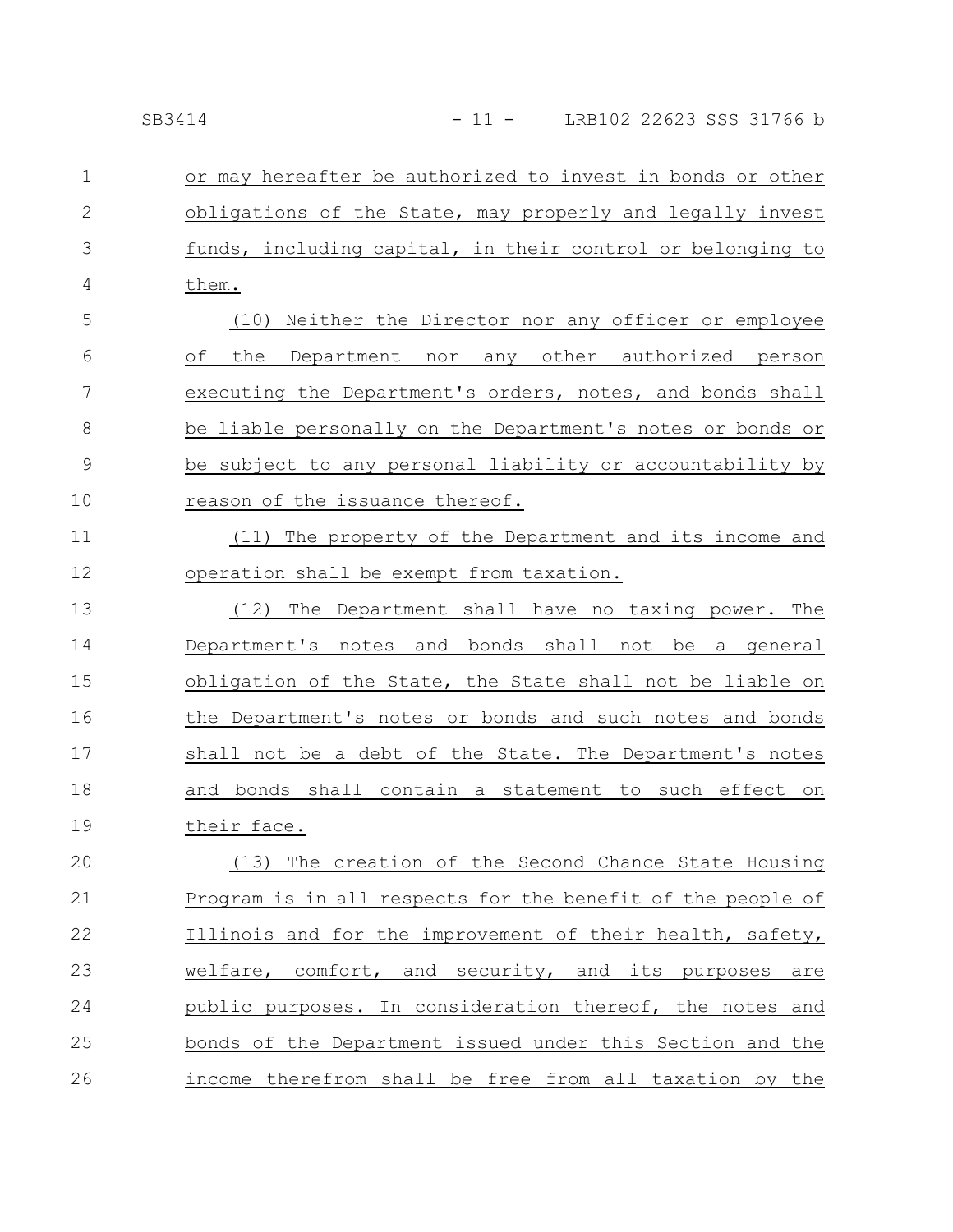| $\mathbf 1$    | State or its political subdivisions, except for estate,              |
|----------------|----------------------------------------------------------------------|
| $\mathbf{2}$   | transfer, and inheritance taxes.                                     |
| 3              | (14) Neither the Department nor any notes or bonds it                |
| 4              | issues shall be subject to the Bond Authorization Act.               |
| 5              | increment finance authority. Solely for the<br>(f)<br>Tax            |
| 6              | purpose of providing decent, affordable housing opportunities        |
| $7\phantom{.}$ | to returning residents, the Department shall be considered to        |
| $8\,$          | a municipality under the Tax Increment Allocation<br>be              |
| 9              | Redevelopment Act and have all of the authority, rights,             |
| 10             | powers, duties, and obligations of a municipality under that         |
| 11             | Act; provided that for purposes of exercising the authority,         |
| 12             | rights, powers, duties, and obligations under that Act:              |
| 13             | The provisions of the Tax Increment Allocation<br>(1)                |
| 14             | Redevelopment Act that pertain to sales or utility taxes             |
| 15             | and industrial, commercial, or retail developments shall             |
| 16             | not apply to the Department.                                         |
| 17             | The Department's territorial limits shall be<br>(2)                  |
| 18             | anywhere within the State.                                           |
| 19             | Requirements pertaining to comprehensive<br>(3)<br>$\circ$ $\,$ $\,$ |
| 20             | community plans and plan commissions shall mean<br>the               |

comprehensive or community plan and plan commission of the county, township, or municipality with jurisdiction over the property in the redevelopment project area. Requirements pertaining to school districts shall mean the school districts with jurisdiction over the property in the redevelopment project area. Requirements pertaining to 21 22 23 24 25 26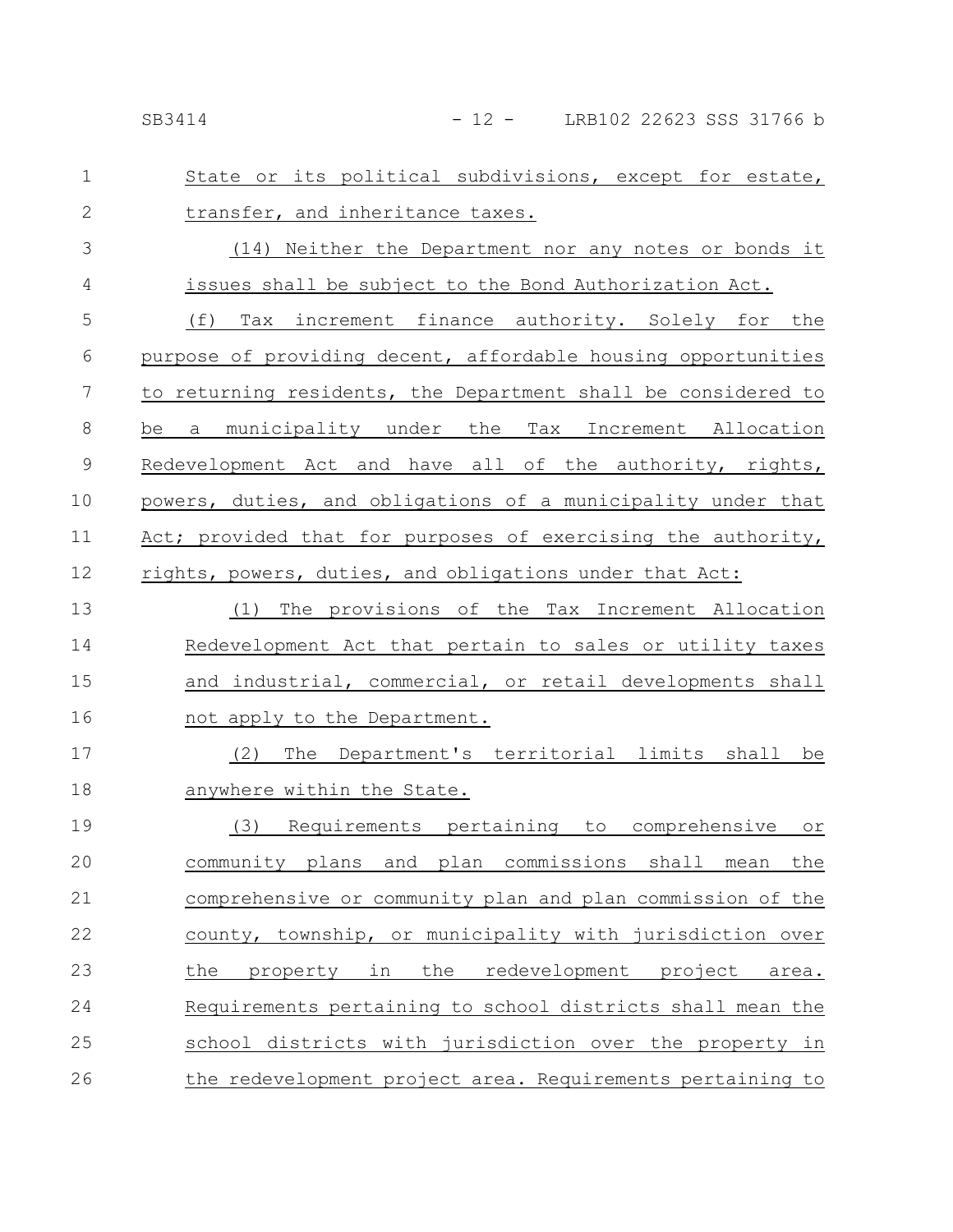| $\mathbf{1}$ | library districts shall mean the library districts with               |
|--------------|-----------------------------------------------------------------------|
| $\mathbf{2}$ | jurisdiction<br>the<br>the<br>in<br>redevelopment<br>over<br>property |
| 3            | project area.                                                         |
| 4            | may fulfill<br>The<br>any ordinance<br>(4)<br>Department<br>$\circ$ r |
| 5            | resolution requirements by issuing an order.                          |
| 6            | (5)<br>"Redevelopment project area" means an<br>area in               |
| 7            | which single-family and multi-family uses are permitted or            |
| 8            | allowed by special use, planned unit development or a                 |
| 9            | similar zoning designation and that has been designated by            |
| 10           | the Department, regardless of size, in respect to which               |
| 11           | made<br>finding that there<br>the<br>Department has<br>exist<br>a     |
| 12           | conditions that cause the area to be classified as a                  |
| 13           | blighted area or a conservation area, or a combination of             |
| 14           | both blighted areas and conservation areas.                           |
| 15           | Director shall fulfill the role of all<br>(6)<br>The                  |
| 16           | officials of a municipality and its corporate authorities.            |
| 17           | The Department may utilize revenues received under<br>(7)             |
| 18           | the Tax Increment Allocation Redevelopment Act from one               |
| 19           | redevelopment project area for eligible costs in another              |
| 20           | redevelopment project area regardless of whether those                |
| 21           | redevelopment project areas are contiguous.                           |
| 22           | (8)<br>The provisions of the Tax Increment Allocation                 |
| 23           | Act pertaining<br>the<br>Redevelopment<br>to<br>issuance<br>оf        |
| 24           | obligations shall not limit the authority provided to the             |
| 25           | debt under this Section.<br>Department<br>to<br>issue<br>The          |
| 26           | Department is authorized to pledge and use any revenues it            |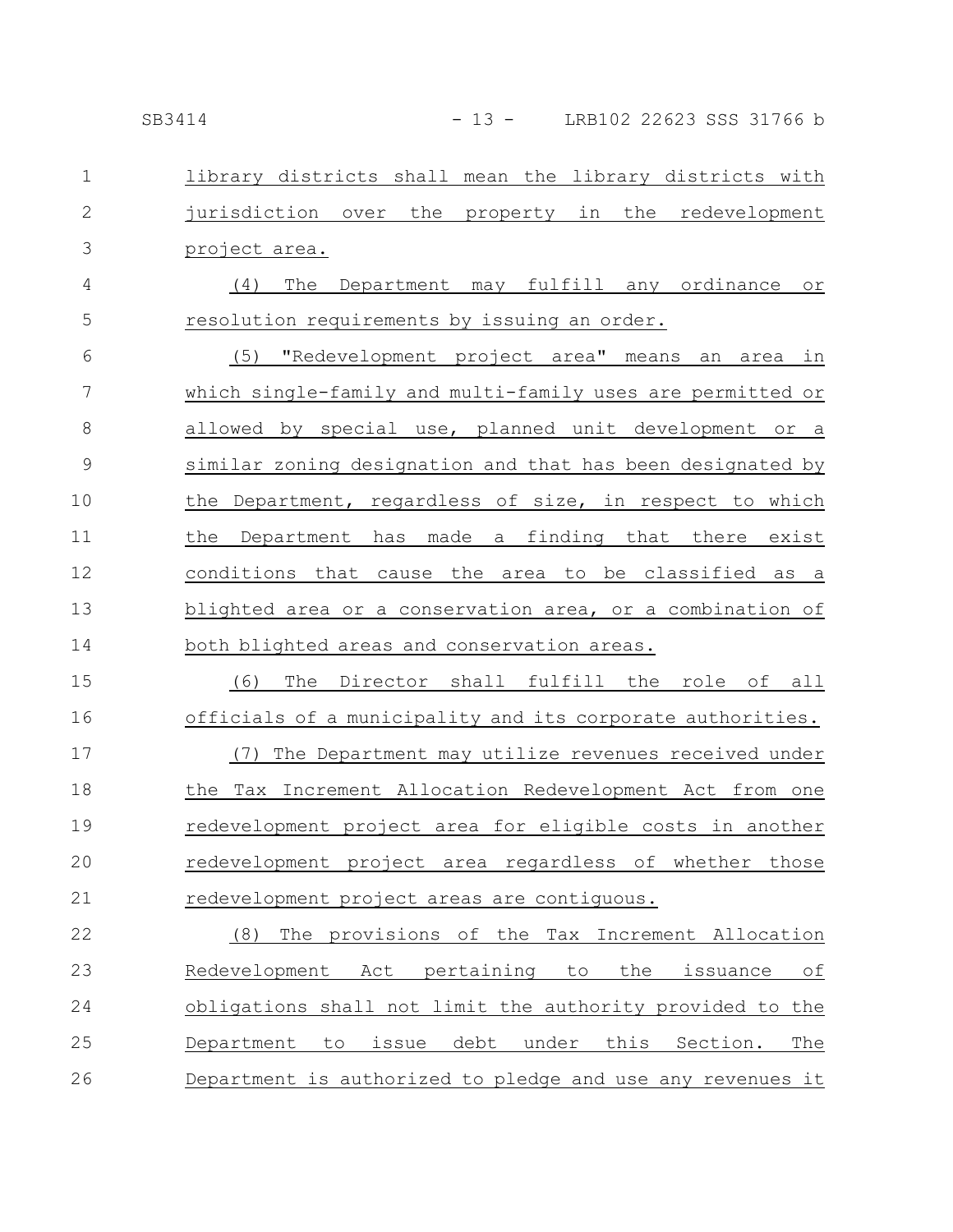|--|--|--|--|--|--|

| $\mathbf{1}$   | receives under the Tax Increment Allocation Redevelopment |
|----------------|-----------------------------------------------------------|
| $\overline{2}$ | Act to repay such debt, regardless of the source of that  |
| 3              | revenue and the purpose of the debt, including, without   |
| 4              | limitation, using revenue received from one redevelopment |
| 5              | project area to pay debt incurred for the purpose of      |
| 6              | redeveloping another redevelopment project area,          |
| 7              | regardless of whether those redevelopment project areas   |
| 8              | are contiquous.                                           |

(g) Authority to acquire tax delinquent property. The Department may exercise the authority provided to it under the Property Tax Code to acquire interests in tax delinquent single-family and multi-family residential properties. 9 10 11 12

(h) Prohibition on exclusionary local law. No county, township, municipality, special district, or other unit of local government shall enact any zoning, permit, building code or other requirement for the purpose of preventing the Department from acquiring, revitalizing, rehabilitating, and conveying an interest in single-family and multi-family residential housing to one or more returning residents. 13 14 15 16 17 18 19

(i) Confidentiality of information. All information provided by a returning resident to the Department, any employee of the Department, a hub site operator or any employee of a hub site operator under or in connection with participation in the Second Chance State Housing Program shall be confidential and shall not be disclosed except as required by law. 20 21 22 23 24 25 26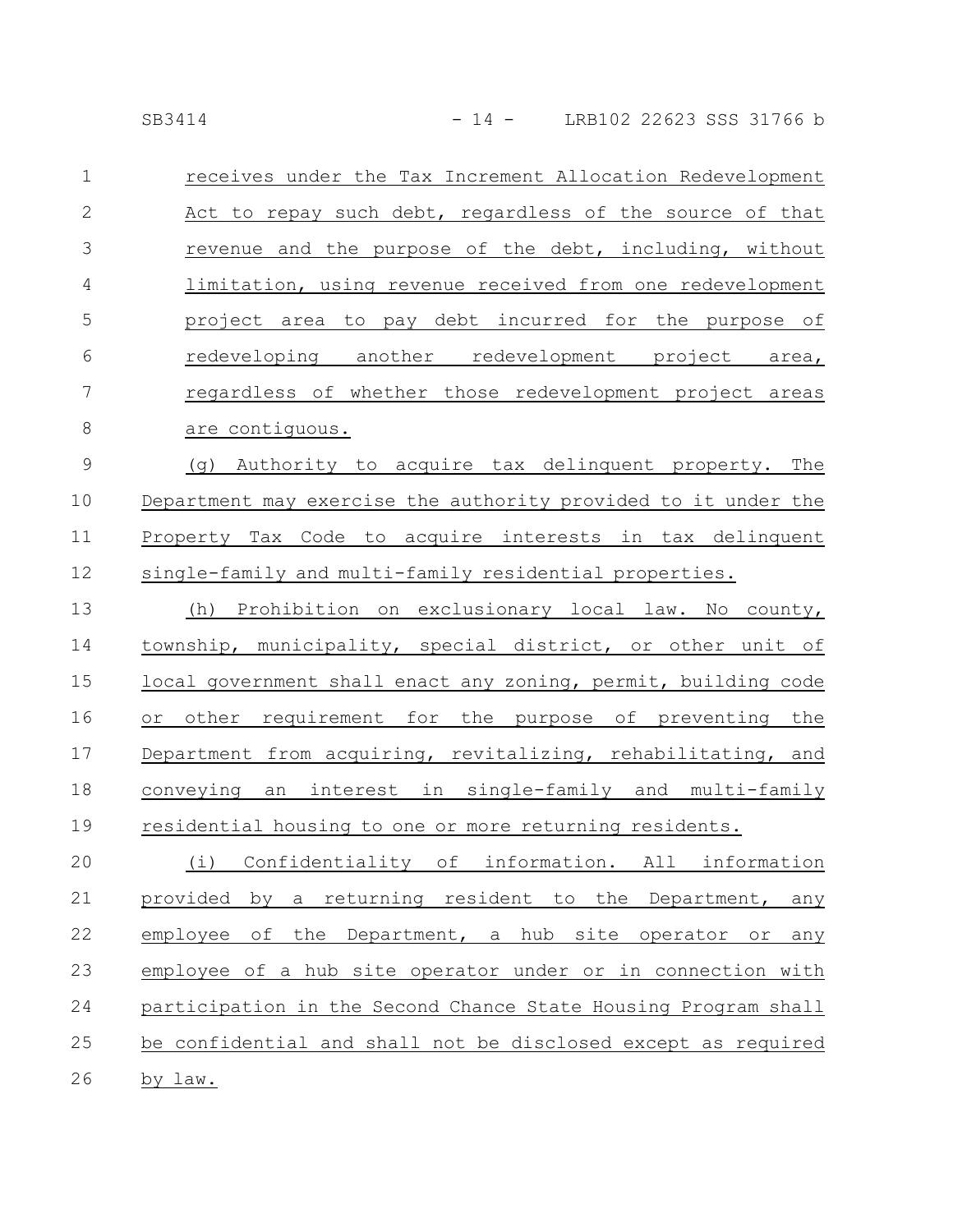SB3414 - 15 - LRB102 22623 SSS 31766 b

| $\mathbf{1}$   | (j) The Department may offer non-recourse reverse mortgage    |
|----------------|---------------------------------------------------------------|
| 2              | loans to qualified borrowers with the same restrictions and   |
| 3              | requirements as prescribed in Section 6.1 of the Illinois     |
| $\overline{4}$ | Banking Act. The Authority may seek funds from the Federal    |
| 5              | Home Loan Bank of Chicago to fund reverse mortgage loans made |
| 6              | under this Section. Reverse mortgage loans may be made under  |
| 7              | terms that qualify the loans for purchase by the Federal      |
| 8              | National Mortgage Association.                                |
|                |                                                               |

(k) The Department may do any and all things necessary or convenient to carry out its purposes and exercise the powers, either separately or jointly, expressly given and granted in this Section. 9 10 11 12

Section 10. The Freedom of Information Act is amended by changing Section 7 as follows: 13 14

(5 ILCS 140/7) (from Ch. 116, par. 207) 15

Sec. 7. Exemptions. 16

(1) When a request is made to inspect or copy a public record that contains information that is exempt from disclosure under this Section, but also contains information that is not exempt from disclosure, the public body may elect to redact the information that is exempt. The public body shall make the remaining information available for inspection and copying. Subject to this requirement, the following shall be exempt from inspection and copying: 17 18 19 20 21 22 23 24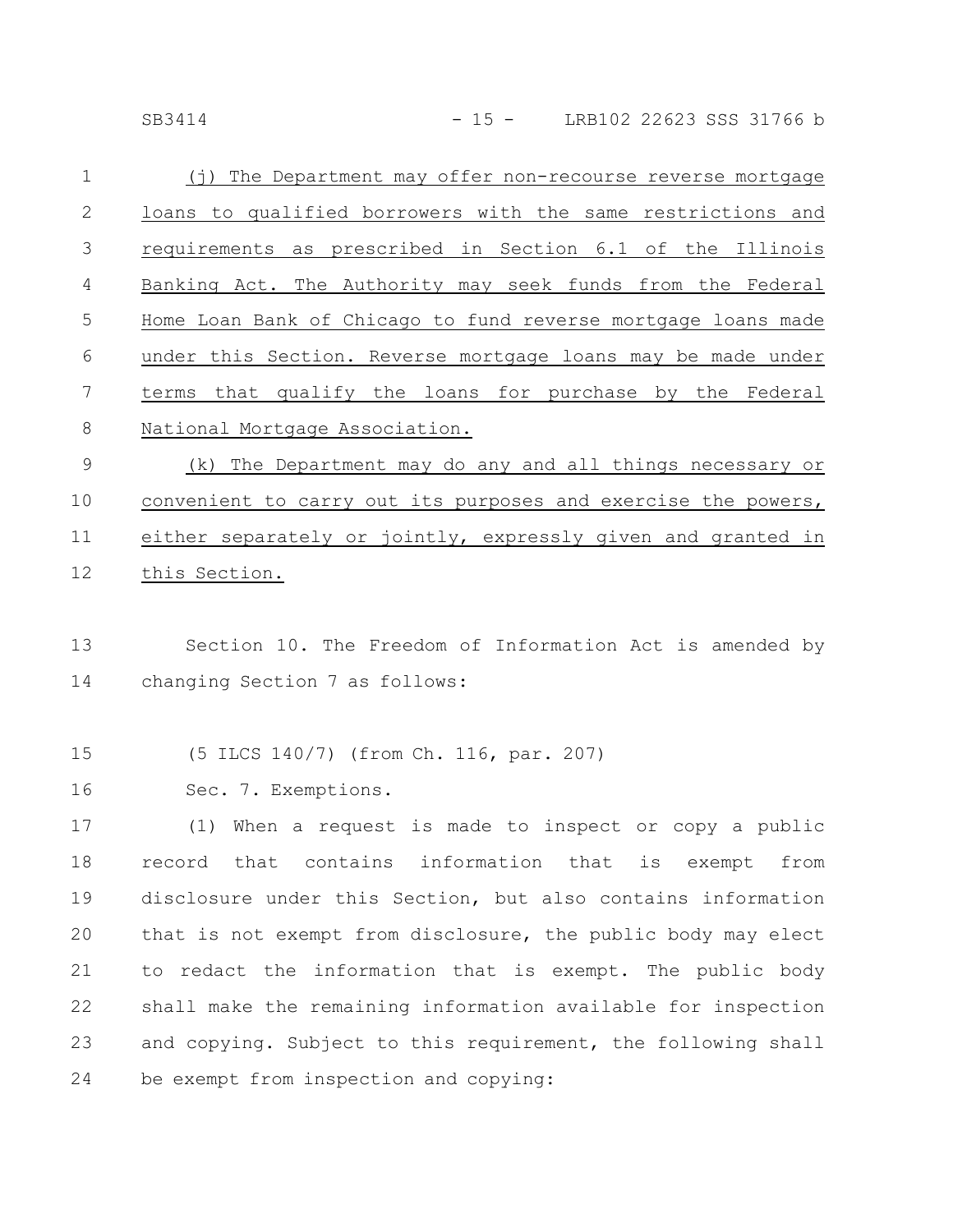(a) Information specifically prohibited from disclosure by federal or State law or rules and regulations implementing federal or State law.

3 4

5

6

1

2

(b) Private information, unless disclosure is required by another provision of this Act, a State or federal law or a court order.

(b-5) Files, documents, and other data or databases maintained by one or more law enforcement agencies and specifically designed to provide information to one or more law enforcement agencies regarding the physical or mental status of one or more individual subjects. 7 8 9 10 11

(c) Personal information contained within public records, the disclosure of which would constitute a clearly unwarranted invasion of personal privacy, unless the disclosure is consented to in writing by the individual subjects of the information. "Unwarranted invasion of personal privacy" means the disclosure of information that is highly personal or objectionable to a reasonable person and in which the subject's right to privacy outweighs any legitimate public interest in obtaining the information. The disclosure of information that bears on the public duties of public employees and officials shall not be considered an invasion of personal privacy. 12 13 14 15 16 17 18 19 20 21 22 23 24

(d) Records in the possession of any public body created in the course of administrative enforcement 25 26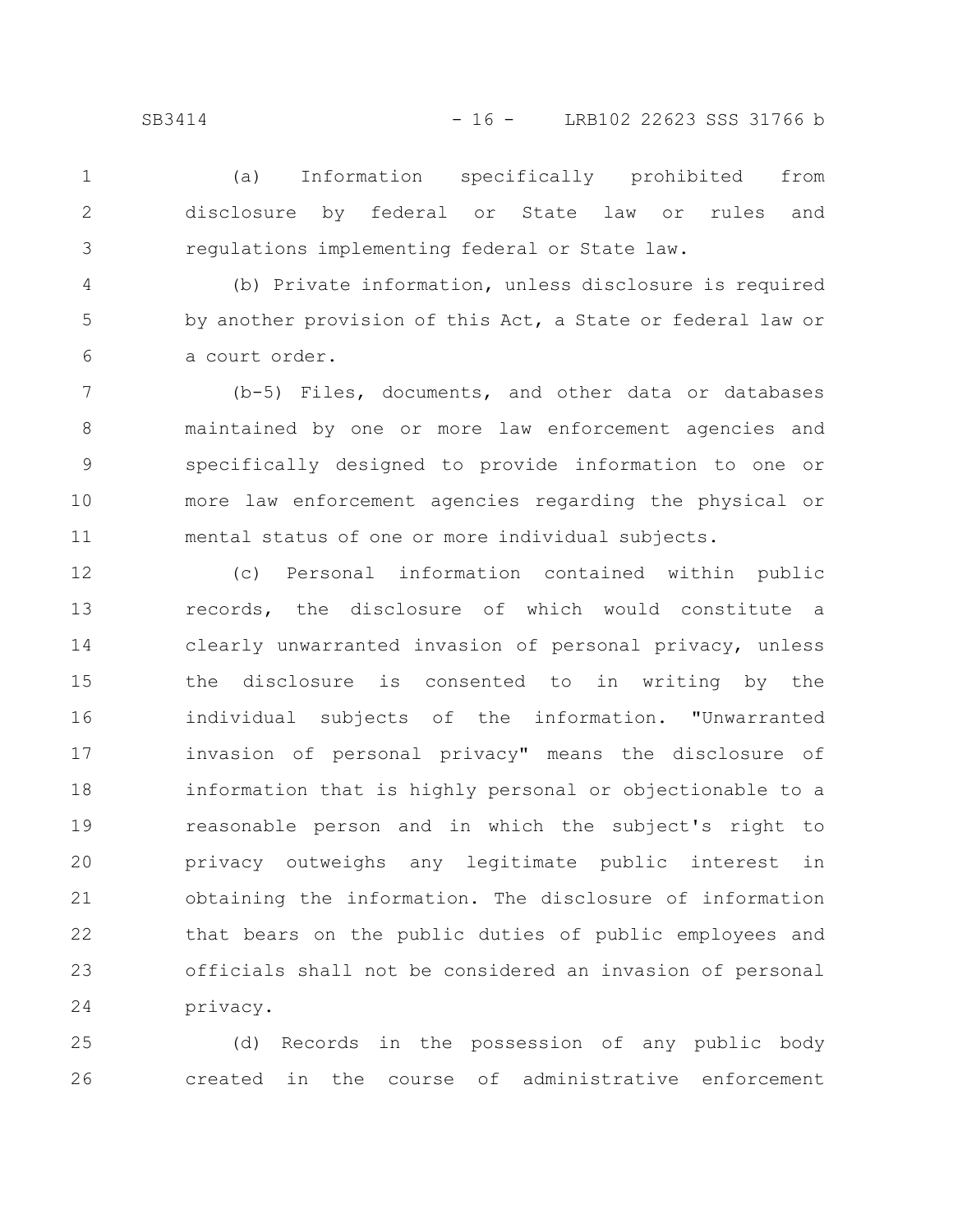proceedings, and any law enforcement or correctional agency for law enforcement purposes, but only to the extent that disclosure would: 1 2 3

(i) interfere with pending or actually and reasonably contemplated law enforcement proceedings conducted by any law enforcement or correctional agency that is the recipient of the request; 4 5 6 7

(ii) interfere with active administrative enforcement proceedings conducted by the public body that is the recipient of the request; 8 9 10

(iii) create a substantial likelihood that a person will be deprived of a fair trial or an impartial hearing; 11 12 13

(iv) unavoidably disclose the identity of a confidential source, confidential information furnished only by the confidential source, or persons who file complaints with or provide information to administrative, investigative, law enforcement, or penal agencies; except that the identities of witnesses to traffic accidents, traffic accident reports, and rescue reports shall be provided by agencies of local government, except when disclosure would interfere with an active criminal investigation conducted by the agency that is the recipient of the request; 14 15 16 17 18 19 20 21 22 23 24 25

26

(v) disclose unique or specialized investigative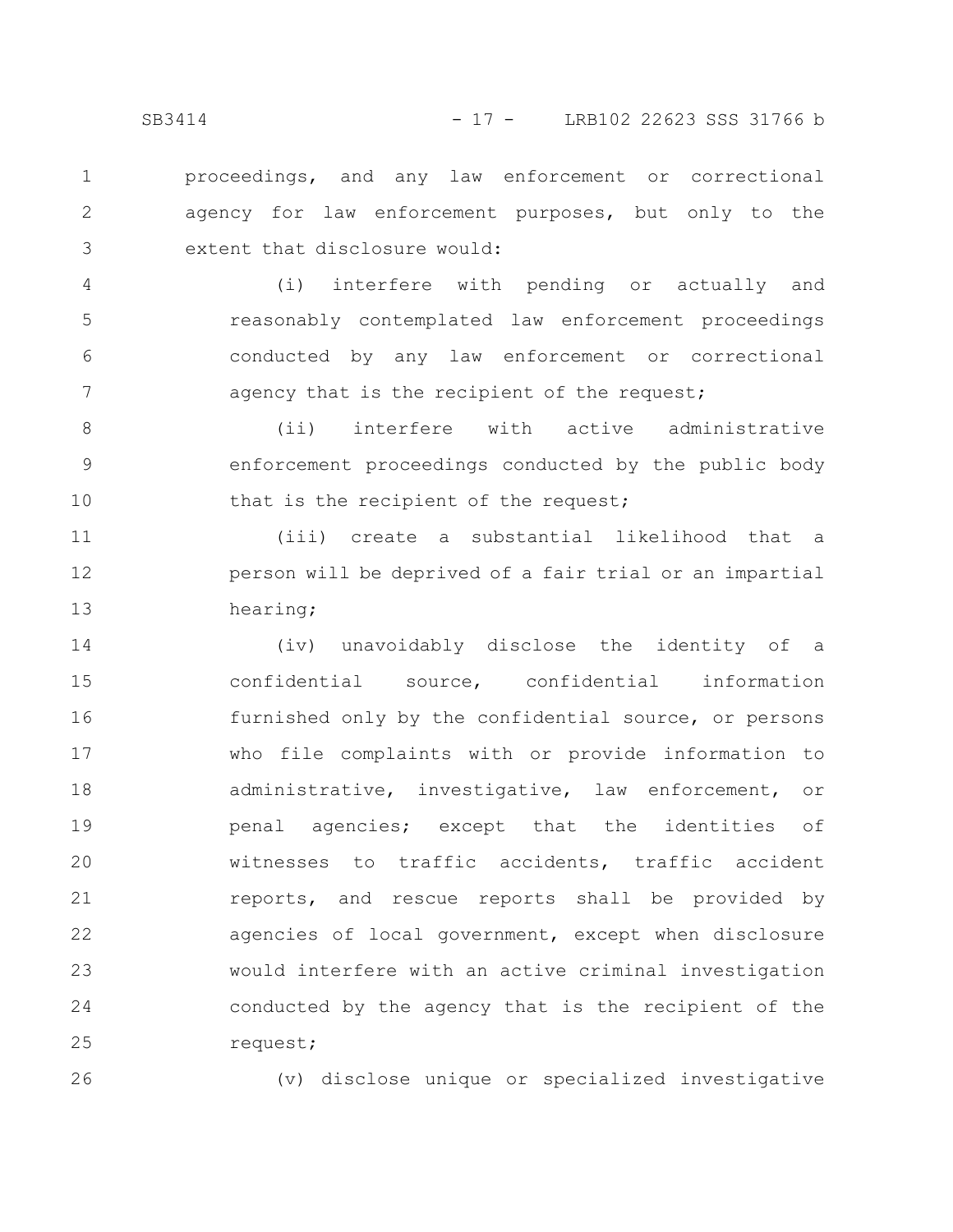techniques other than those generally used and known or disclose internal documents of correctional agencies related to detection, observation or investigation of incidents of crime or misconduct, and disclosure would result in demonstrable harm to the agency or public body that is the recipient of the request; 1 2 3 4 5 6 7

(vi) endanger the life or physical safety of law enforcement personnel or any other person; or

(vii) obstruct an ongoing criminal investigation by the agency that is the recipient of the request.

(d-5) A law enforcement record created for law enforcement purposes and contained in a shared electronic record management system if the law enforcement agency that is the recipient of the request did not create the record, did not participate in or have a role in any of the events which are the subject of the record, and only has access to the record through the shared electronic record management system. 12 13 14 15 16 17 18 19

(d-6) Records contained in the Officer Professional Conduct Database under Section 9.2 9.4 of the Illinois Police Training Act, except to the extent authorized under that Section. This includes the documents supplied to the Illinois Law Enforcement Training Standards Board from the Illinois State Police and Illinois State Police Merit Board. 20 21 22 23 24 25 26

8

9

10

11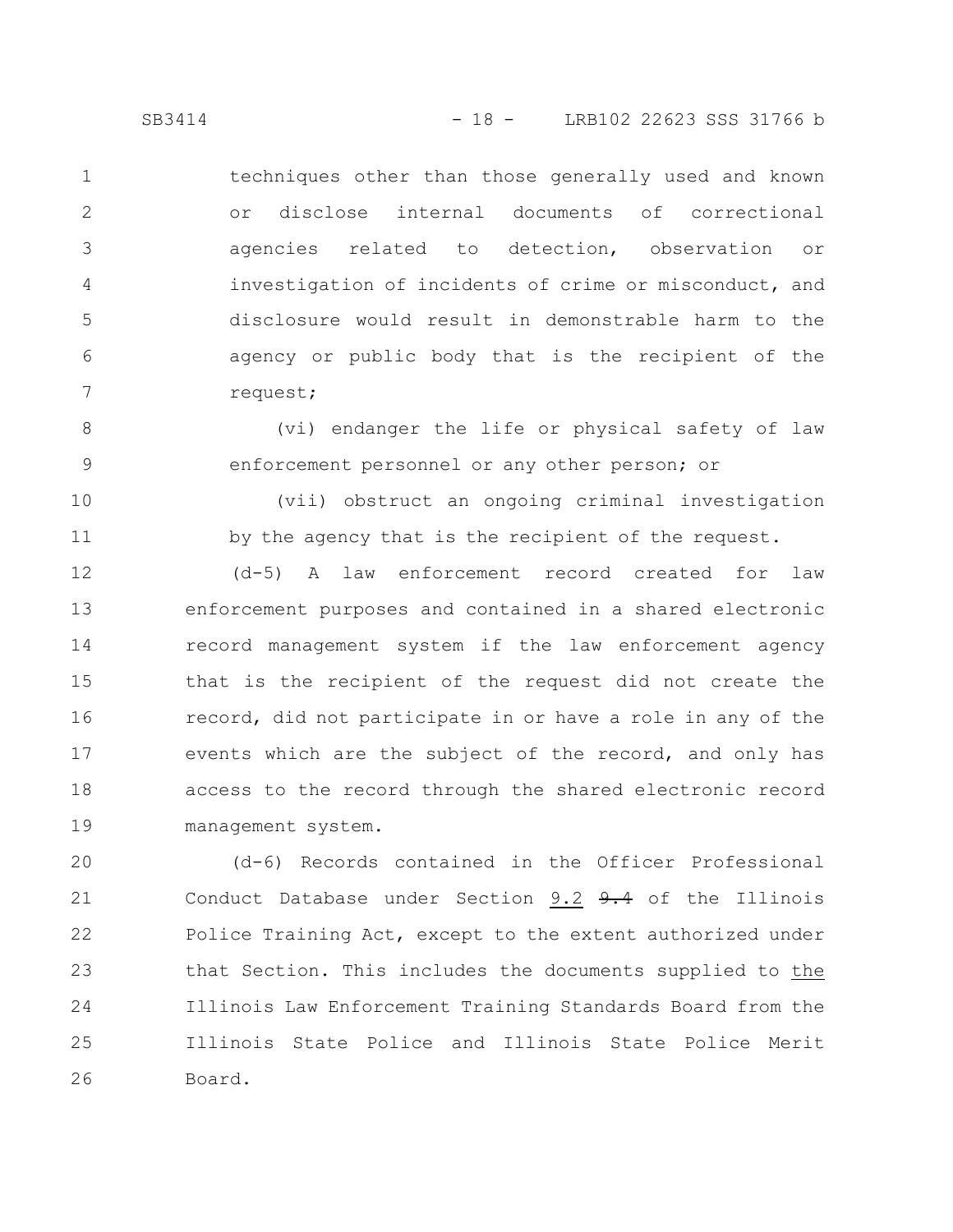1

2

(e) Records that relate to or affect the security of correctional institutions and detention facilities.

(e-5) Records requested by persons committed to the Department of Corrections, Department of Human Services Division of Mental Health, or a county jail if those materials are available in the library of the correctional institution or facility or jail where the inmate is confined. 3 4 5 6 7 8

(e-6) Records requested by persons committed to the Department of Corrections, Department of Human Services Division of Mental Health, or a county jail if those materials include records from staff members' personnel files, staff rosters, or other staffing assignment information. 9 10 11 12 13 14

(e-7) Records requested by persons committed to the Department of Corrections or Department of Human Services Division of Mental Health if those materials are available through an administrative request to the Department of Corrections or Department of Human Services Division of Mental Health. 15 16 17 18 19 20

(e-8) Records requested by a person committed to the Department of Corrections, Department of Human Services Division of Mental Health, or a county jail, the disclosure of which would result in the risk of harm to any person or the risk of an escape from a jail or correctional institution or facility. 21 22 23 24 25 26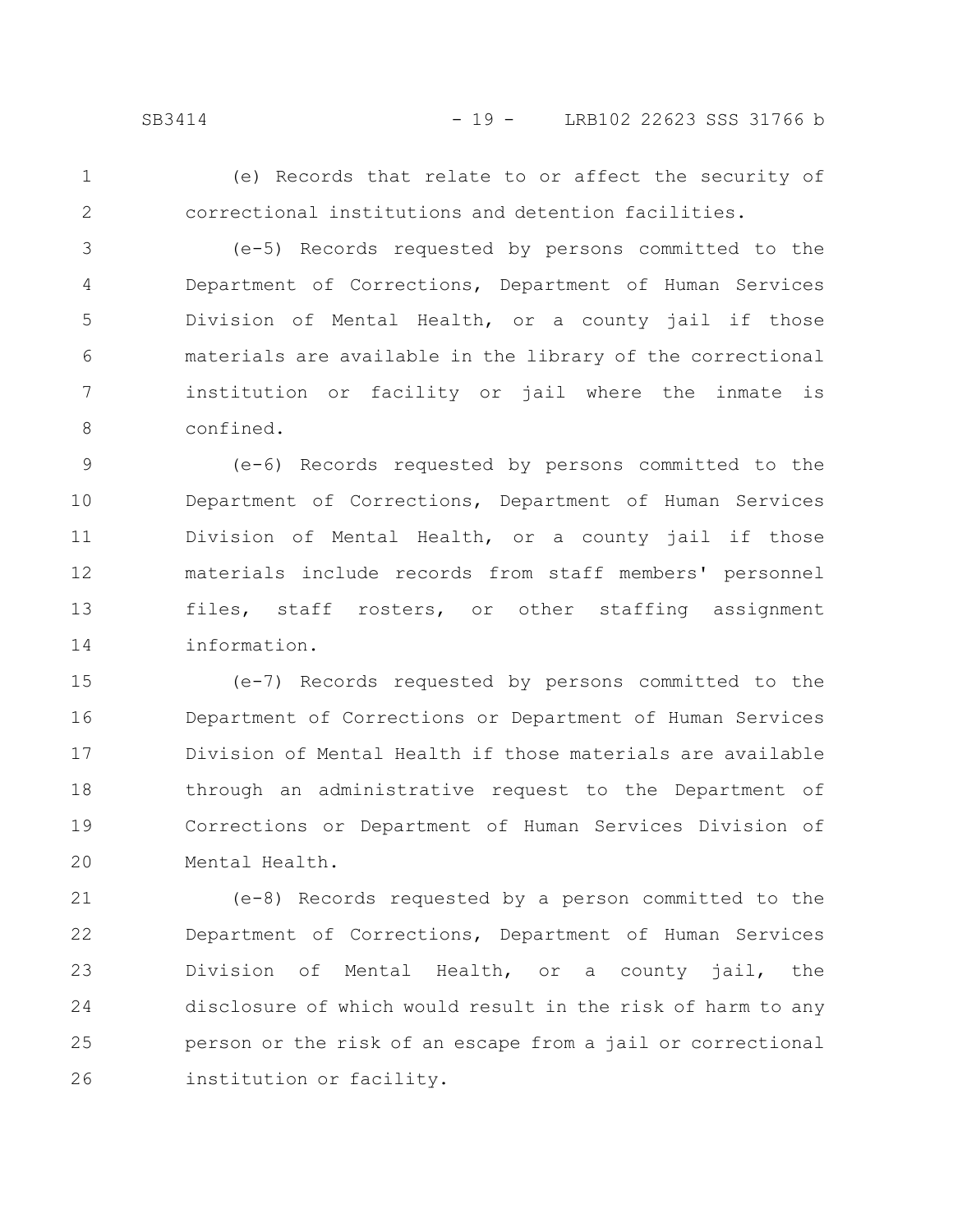(e-9) Records requested by a person in a county jail or committed to the Department of Corrections or Department of Human Services Division of Mental Health, containing personal information pertaining to the person's victim or the victim's family, including, but not limited to, a victim's home address, home telephone number, work or school address, work telephone number, social security number, or any other identifying information, except as may be relevant to a requester's current or potential case or claim. 1 2 3 4 5 6 7 8 9 10

(e-10) Law enforcement records of other persons requested by a person committed to the Department of Corrections, Department of Human Services Division of Mental Health, or a county jail, including, but not limited to, arrest and booking records, mug shots, and crime scene photographs, except as these records may be relevant to the requester's current or potential case or claim. 11 12 13 14 15 16 17 18

(f) Preliminary drafts, notes, recommendations, memoranda and other records in which opinions are expressed, or policies or actions are formulated, except that a specific record or relevant portion of a record shall not be exempt when the record is publicly cited and identified by the head of the public body. The exemption provided in this paragraph (f) extends to all those records of officers and agencies of the General Assembly 19 20 21 22 23 24 25 26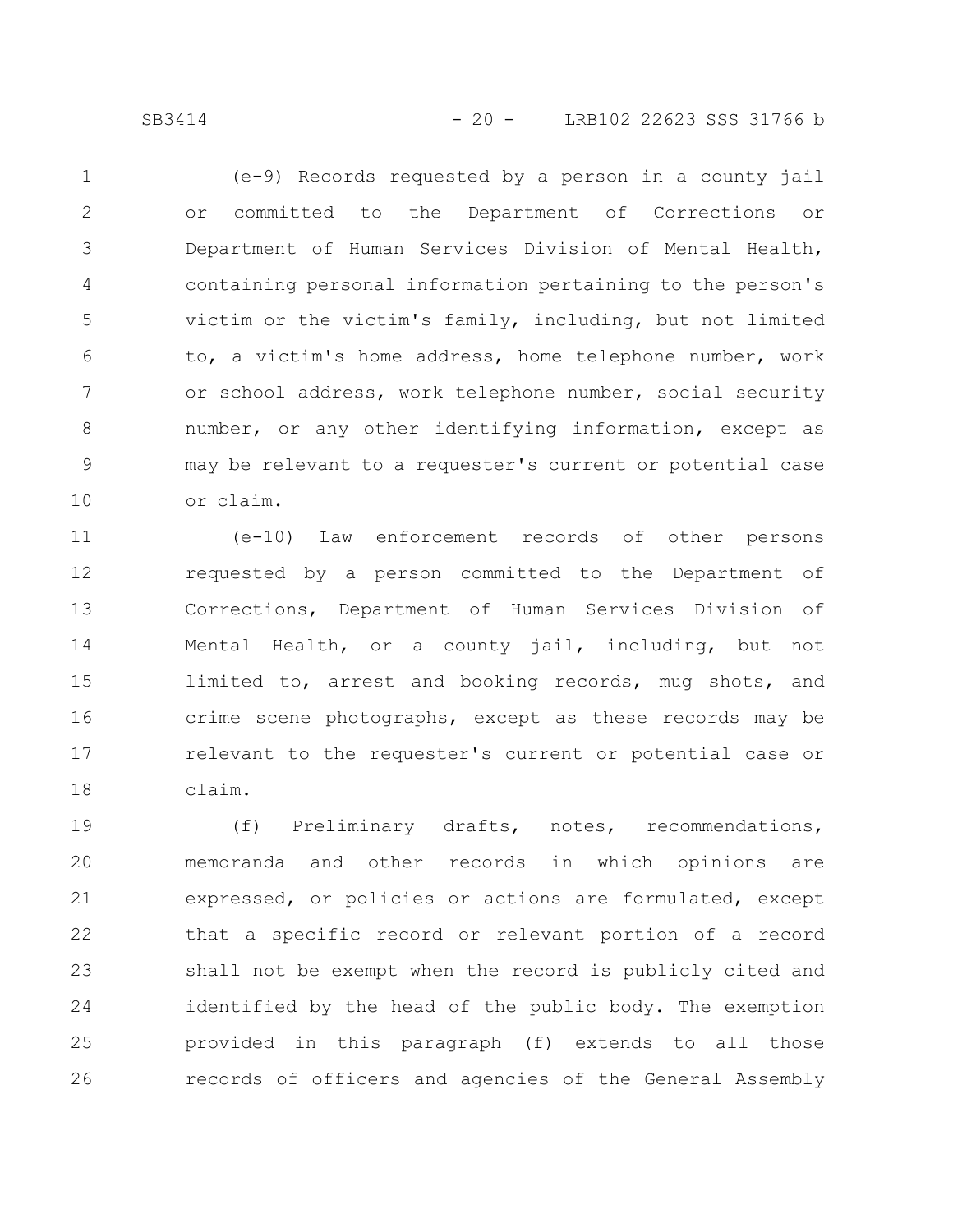1

that pertain to the preparation of legislative documents.

(g) Trade secrets and commercial or financial information obtained from a person or business where the trade secrets or commercial or financial information are furnished under a claim that they are proprietary, privileged, or confidential, and that disclosure of the trade secrets or commercial or financial information would cause competitive harm to the person or business, and only insofar as the claim directly applies to the records requested. 2 3 4 5 6 7 8 9 10

The information included under this exemption includes all trade secrets and commercial or financial information obtained by a public body, including a public pension fund, from a private equity fund or a privately held company within the investment portfolio of a private equity fund as a result of either investing or evaluating a potential investment of public funds in a private equity fund. The exemption contained in this item does not apply to the aggregate financial performance information of a private equity fund, nor to the identity of the fund's managers or general partners. The exemption contained in this item does not apply to the identity of a privately held company within the investment portfolio of a private equity fund, unless the disclosure of the identity of a privately held company may cause competitive harm. 11 12 13 14 15 16 17 18 19 20 21 22 23 24 25

Nothing contained in this paragraph (g) shall be 26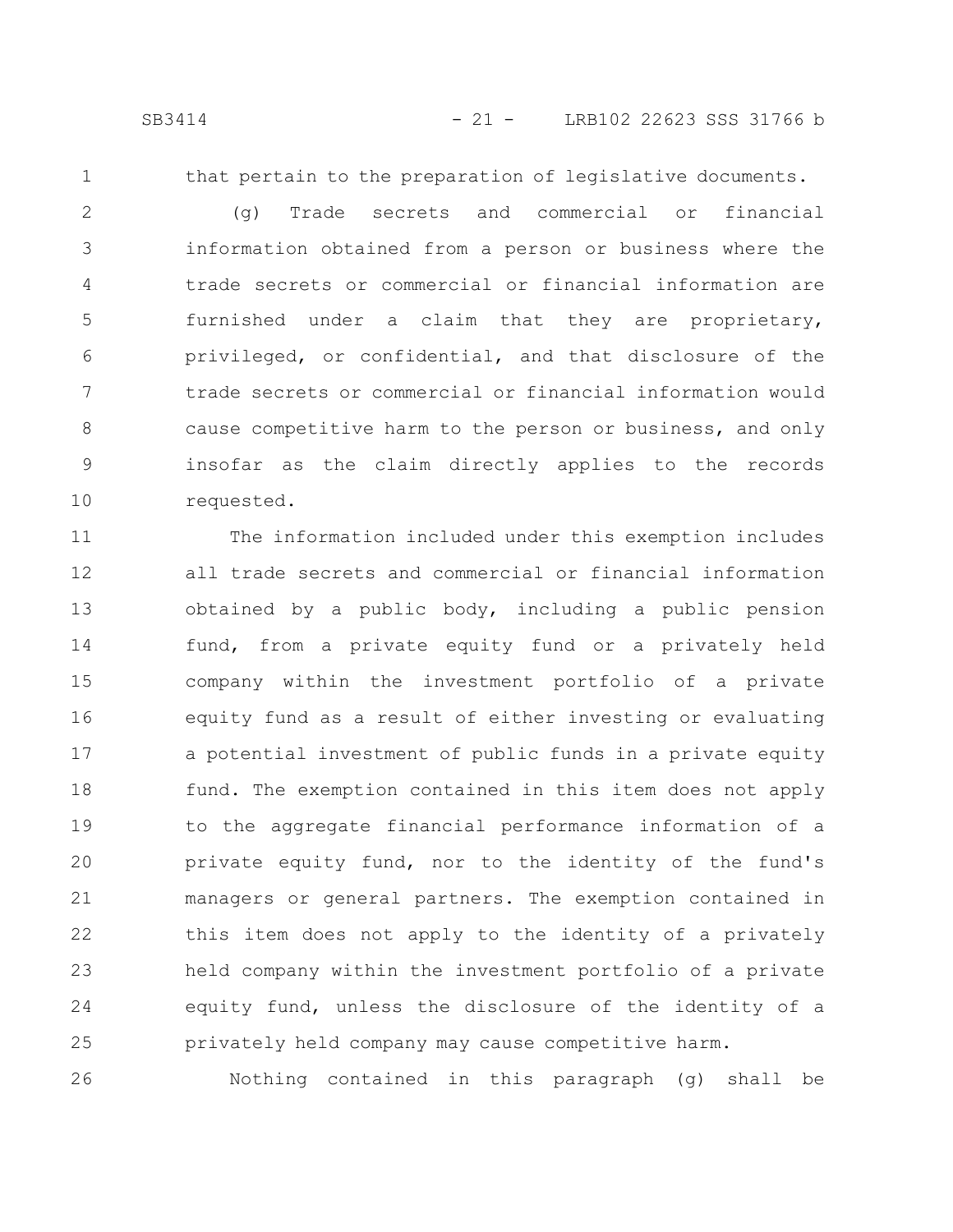construed to prevent a person or business from consenting to disclosure. 1 2

(h) Proposals and bids for any contract, grant, or agreement, including information which if it were disclosed would frustrate procurement or give an advantage to any person proposing to enter into a contractor agreement with the body, until an award or final selection is made. Information prepared by or for the body in preparation of a bid solicitation shall be exempt until an award or final selection is made. 3 4 5 6 7 8 9 10

(i) Valuable formulae, computer geographic systems, designs, drawings and research data obtained or produced by any public body when disclosure could reasonably be expected to produce private gain or public loss. The exemption for "computer geographic systems" provided in this paragraph (i) does not extend to requests made by news media as defined in Section 2 of this Act when the requested information is not otherwise exempt and the only purpose of the request is to access and disseminate information regarding the health, safety, welfare, or legal rights of the general public. 11 12 13 14 15 16 17 18 19 20 21

(j) The following information pertaining to educational matters: 22 23

(i) test questions, scoring keys and other examination data used to administer an academic examination; 24 25 26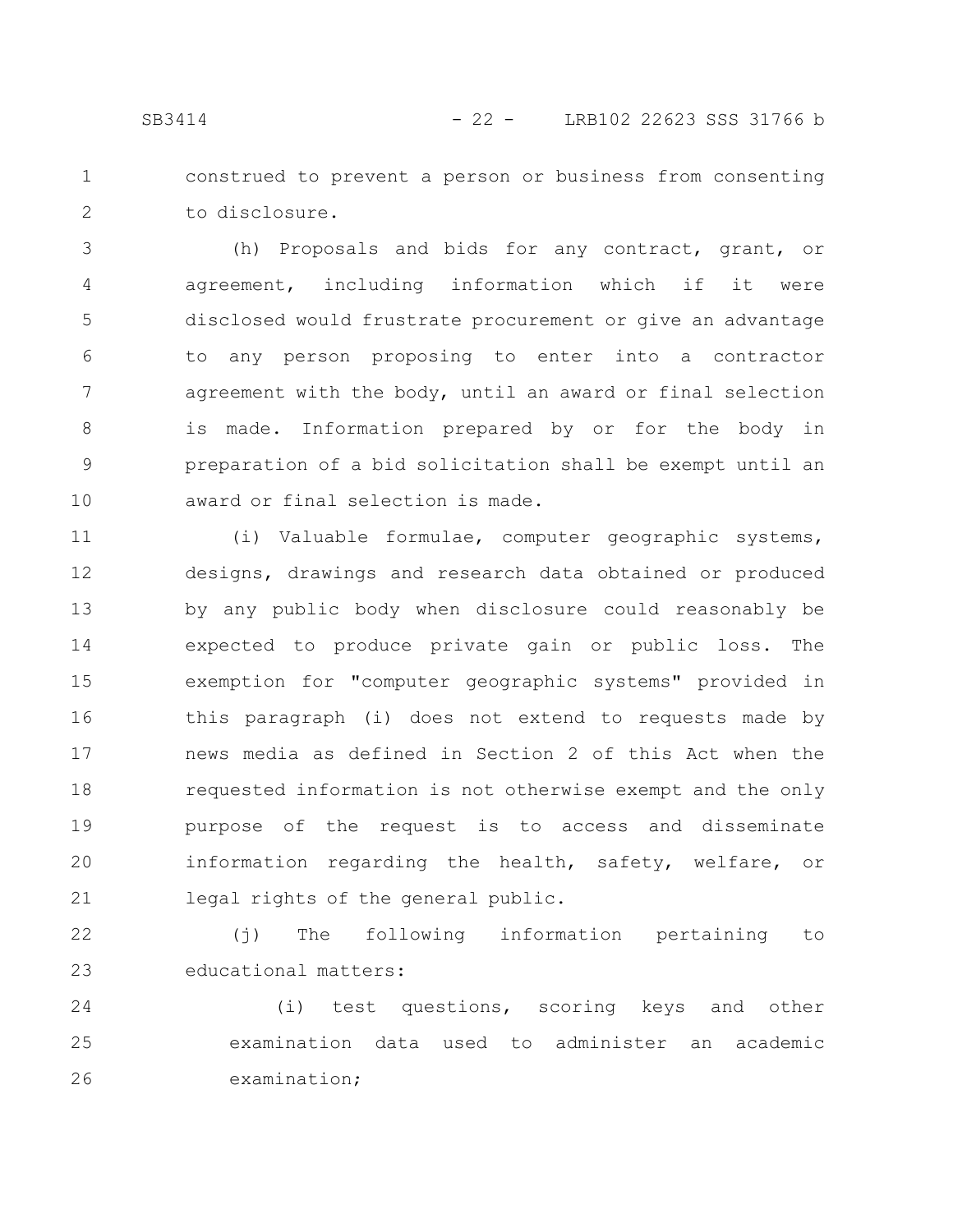(ii) information received by a primary or secondary school, college, or university under its procedures for the evaluation of faculty members by their academic peers; 1 2 3 4

(iii) information concerning a school or university's adjudication of student disciplinary cases, but only to the extent that disclosure would unavoidably reveal the identity of the student; and 5 6 7 8

(iv) course materials or research materials used by faculty members. 9 10

(k) Architects' plans, engineers' technical submissions, and other construction related technical documents for projects not constructed or developed in whole or in part with public funds and the same for projects constructed or developed with public funds, including, but not limited to, power generating and distribution stations and other transmission and distribution facilities, water treatment facilities, airport facilities, sport stadiums, convention centers, and all government owned, operated, or occupied buildings, but only to the extent that disclosure would compromise security. 11 12 13 14 15 16 17 18 19 20 21 22

(l) Minutes of meetings of public bodies closed to the public as provided in the Open Meetings Act until the public body makes the minutes available to the public under Section 2.06 of the Open Meetings Act. 23 24 25 26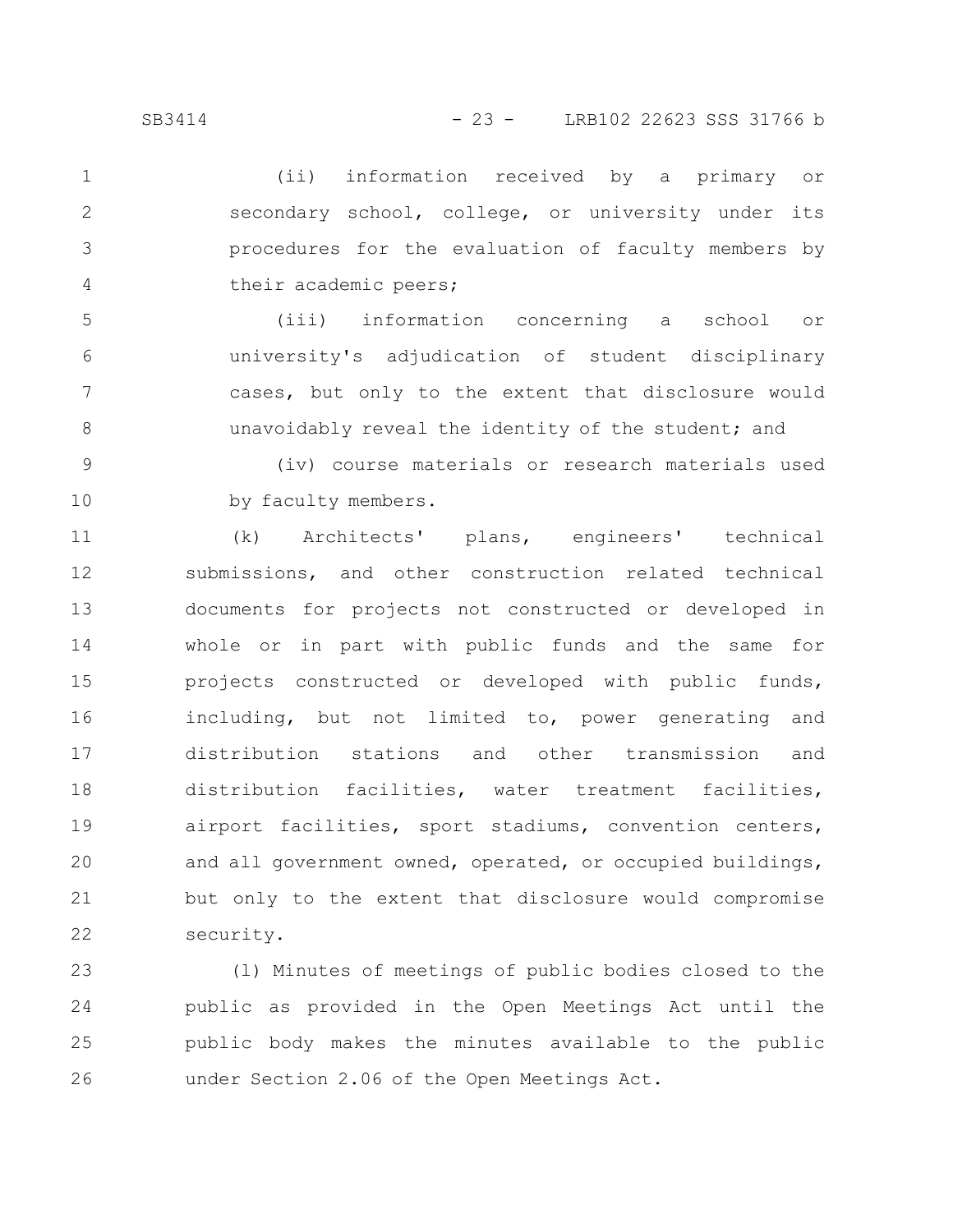(m) Communications between a public body and an attorney or auditor representing the public body that would not be subject to discovery in litigation, and materials prepared or compiled by or for a public body in anticipation of a criminal, civil, or administrative proceeding upon the request of an attorney advising the public body, and materials prepared or compiled with respect to internal audits of public bodies. 1 2 3 4 5 6 7 8

(n) Records relating to a public body's adjudication of employee grievances or disciplinary cases; however, this exemption shall not extend to the final outcome of cases in which discipline is imposed. 9 10 11 12

(o) Administrative or technical information associated with automated data processing operations, including, but not limited to, software, operating protocols, computer program abstracts, file layouts, source listings, object modules, load modules, user guides, documentation pertaining to all logical and physical design of computerized systems, employee manuals, and any other information that, if disclosed, would jeopardize the security of the system or its data or the security of materials exempt under this Section. 13 14 15 16 17 18 19 20 21 22

(p) Records relating to collective negotiating matters between public bodies and their employees or representatives, except that any final contract or agreement shall be subject to inspection and copying. 23 24 25 26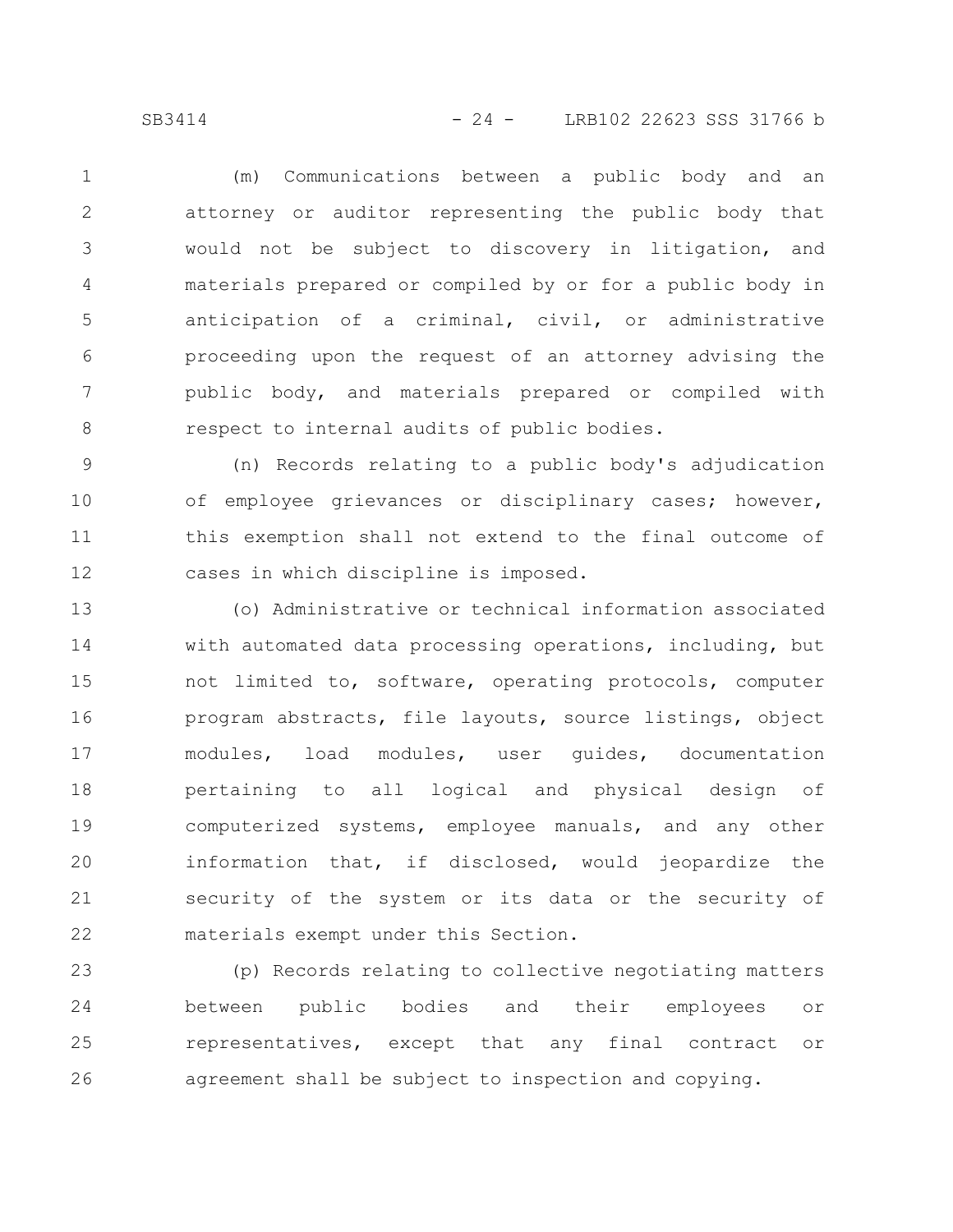(q) Test questions, scoring keys, and other examination data used to determine the qualifications of an applicant for a license or employment. 1 2 3

(r) The records, documents, and information relating to real estate purchase negotiations until those negotiations have been completed or otherwise terminated. With regard to a parcel involved in a pending or actually and reasonably contemplated eminent domain proceeding under the Eminent Domain Act, records, documents, and information relating to that parcel shall be exempt except as may be allowed under discovery rules adopted by the Illinois Supreme Court. The records, documents, and information relating to a real estate sale shall be exempt until a sale is consummated. 4 5 6 7 8 9 10 11 12 13 14

(s) Any and all proprietary information and records related to the operation of an intergovernmental risk management association or self-insurance pool or jointly self-administered health and accident cooperative or pool. Insurance or self insurance (including any intergovernmental risk management association or self insurance pool) claims, loss or risk management information, records, data, advice or communications. 15 16 17 18 19 20 21 22

(t) Information contained in or related to examination, operating, or condition reports prepared by, on behalf of, or for the use of a public body responsible for the regulation or supervision of financial 23 24 25 26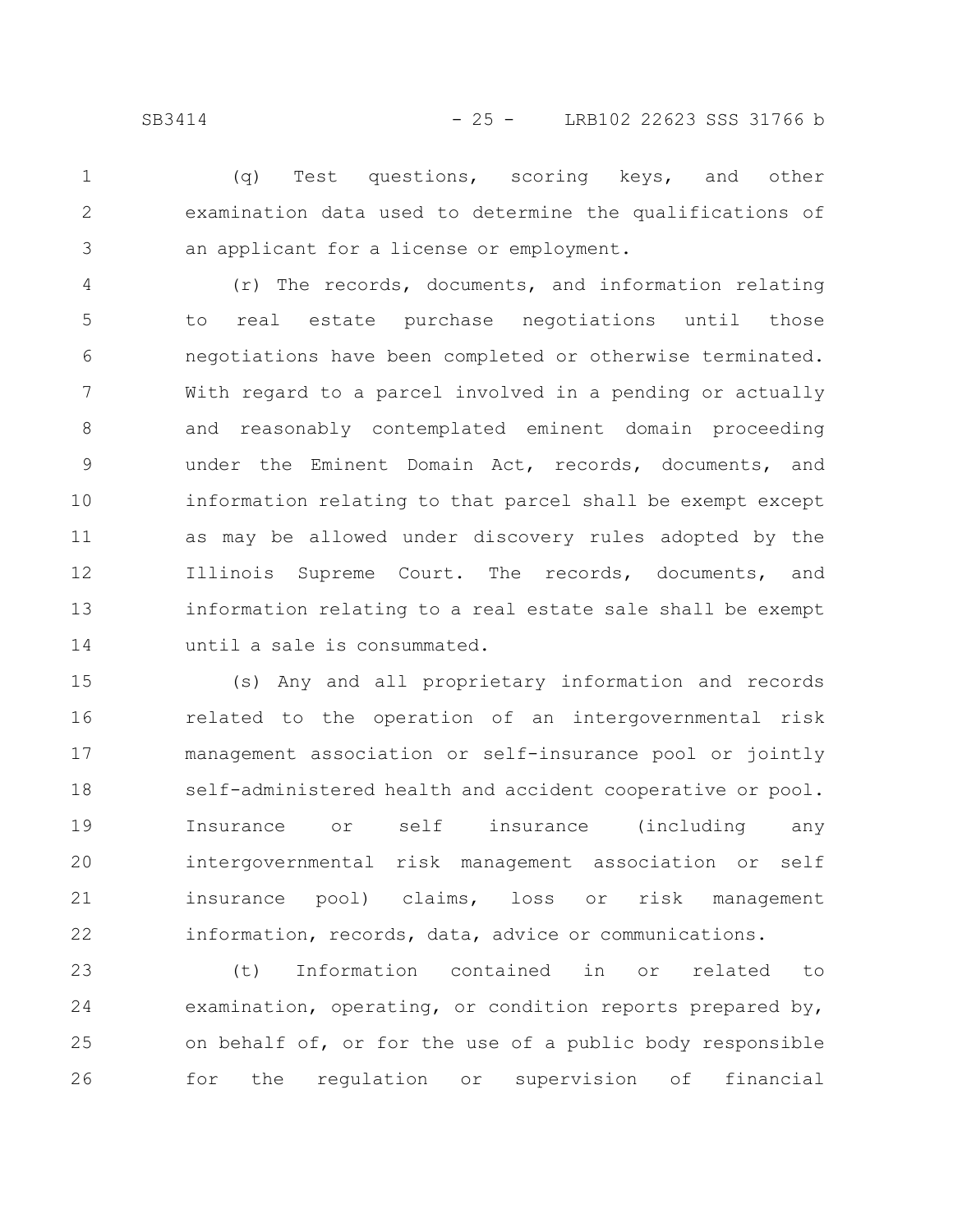institutions, insurance companies, or pharmacy benefit managers, unless disclosure is otherwise required by State law. 1 2 3

(u) Information that would disclose or might lead to the disclosure of secret or confidential information, codes, algorithms, programs, or private keys intended to be used to create electronic signatures under the Uniform Electronic Transactions Act. 4 5 6 7 8

(v) Vulnerability assessments, security measures, and response policies or plans that are designed to identify, prevent, or respond to potential attacks upon a community's population or systems, facilities, or installations, the destruction or contamination of which would constitute a clear and present danger to the health or safety of the community, but only to the extent that disclosure could reasonably be expected to jeopardize the effectiveness of the measures or the safety of the personnel who implement them or the public. Information exempt under this item may include such things as details pertaining to the mobilization or deployment of personnel or equipment, to the operation of communication systems or protocols, or to tactical operations. 9 10 11 12 13 14 15 16 17 18 19 20 21 22

(w) (Blank).

23

(x) Maps and other records regarding the location or security of generation, transmission, distribution, storage, gathering, treatment, or switching facilities 24 25 26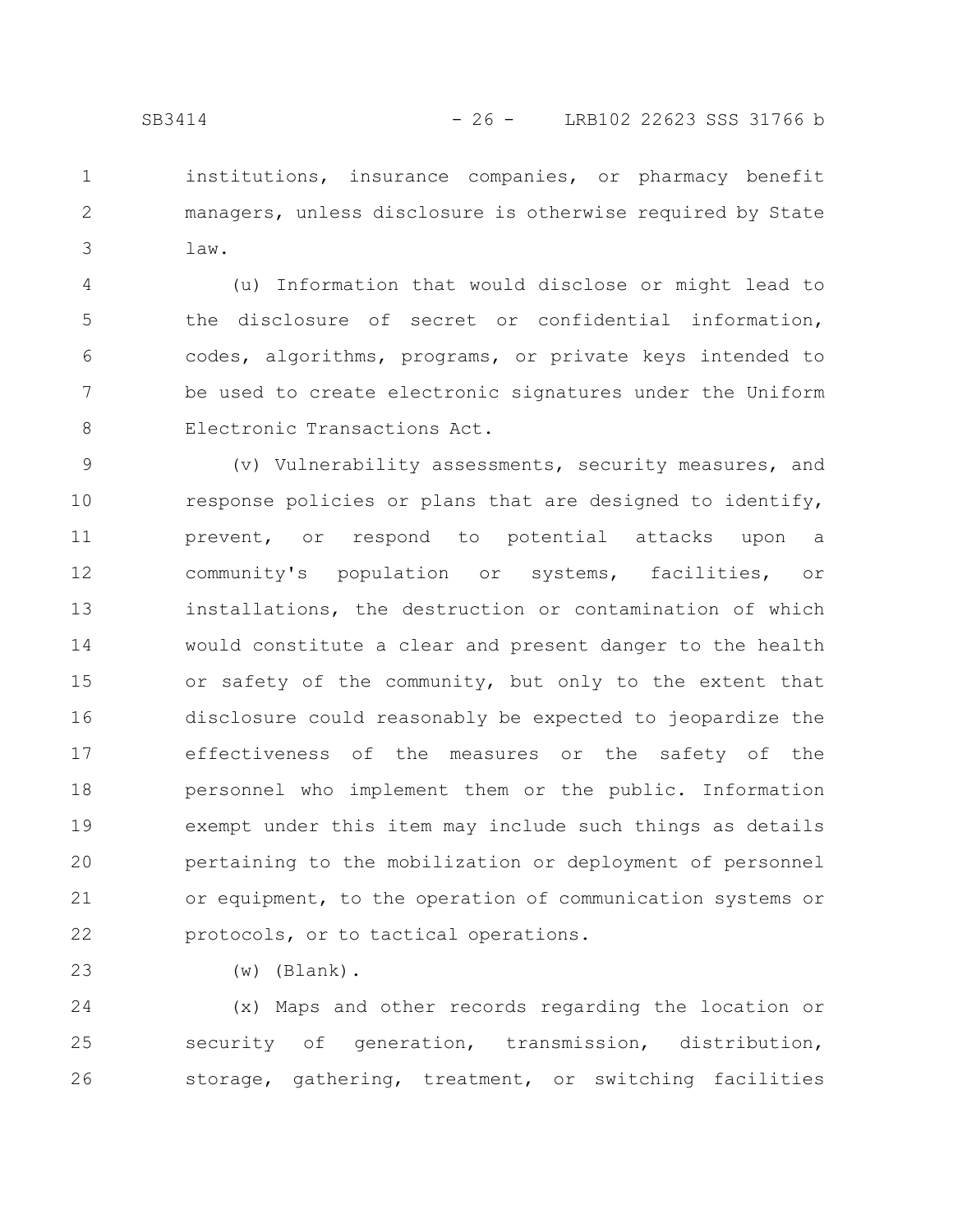owned by a utility, by a power generator, or by the Illinois Power Agency. 1 2

(y) Information contained in or related to proposals, bids, or negotiations related to electric power procurement under Section 1-75 of the Illinois Power Agency Act and Section 16-111.5 of the Public Utilities Act that is determined to be confidential and proprietary by the Illinois Power Agency or by the Illinois Commerce Commission. 3 4 5 6 7 8 9

(z) Information about students exempted from disclosure under Sections 10-20.38 or 34-18.29 of the School Code, and information about undergraduate students enrolled at an institution of higher education exempted from disclosure under Section 25 of the Illinois Credit Card Marketing Act of 2009. 10 11 12 13 14 15

(aa) Information the disclosure of which is exempted under the Viatical Settlements Act of 2009. 16 17

(bb) Records and information provided to a mortality review team and records maintained by a mortality review team appointed under the Department of Juvenile Justice Mortality Review Team Act. 18 19 20 21

(cc) Information regarding interments, entombments, or inurnments of human remains that are submitted to the Cemetery Oversight Database under the Cemetery Care Act or the Cemetery Oversight Act, whichever is applicable. 22 23 24 25

(dd) Correspondence and records (i) that may not be

26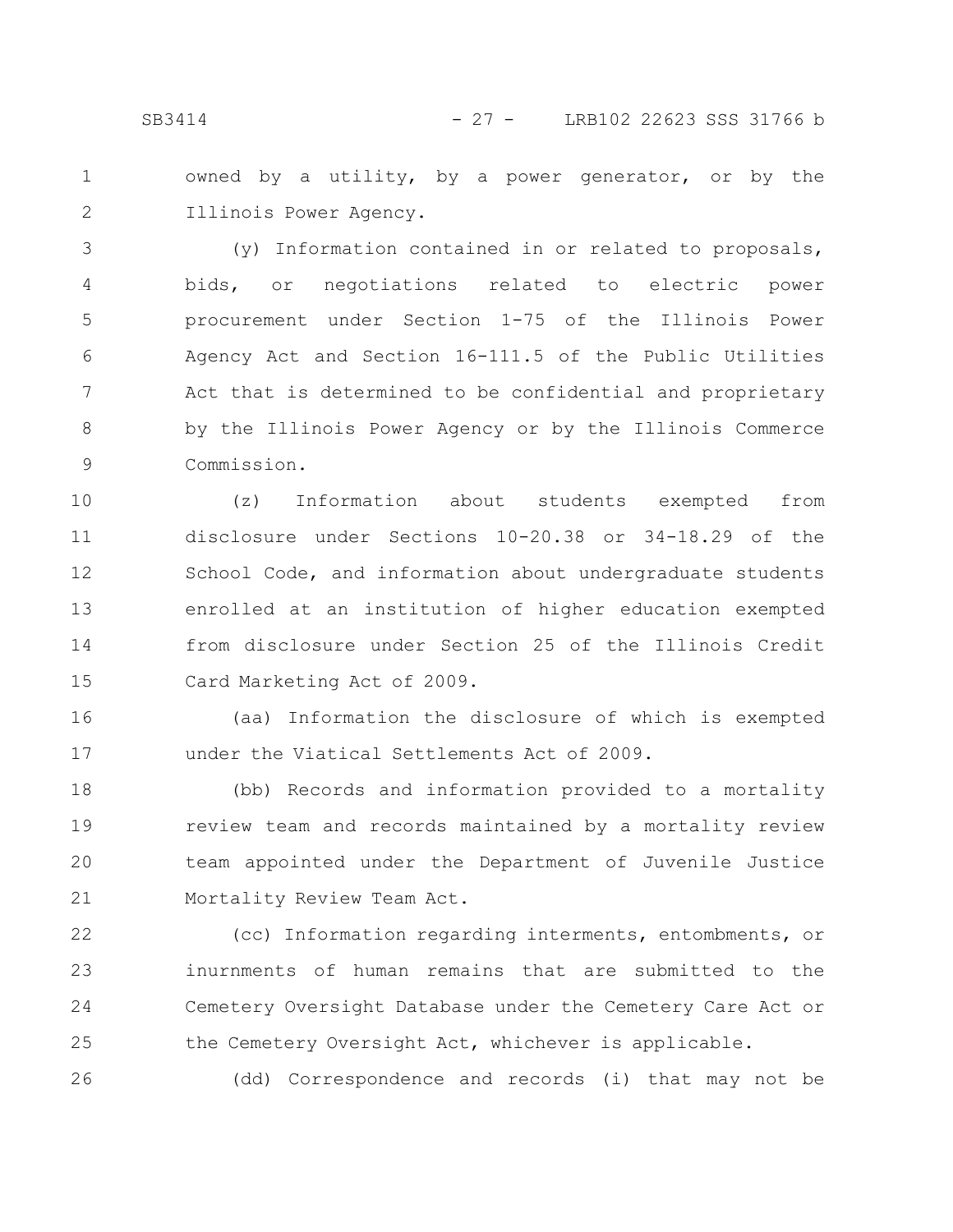disclosed under Section 11-9 of the Illinois Public Aid Code or (ii) that pertain to appeals under Section 11-8 of the Illinois Public Aid Code. 1 2 3

(ee) The names, addresses, or other personal information of persons who are minors and are also participants and registrants in programs of park districts, forest preserve districts, conservation districts, recreation agencies, and special recreation associations. 4 5 6 7 8 9

(ff) The names, addresses, or other personal information of participants and registrants in programs of park districts, forest preserve districts, conservation districts, recreation agencies, and special recreation associations where such programs are targeted primarily to minors. 10 11 12 13 14 15

(gg) Confidential information described in Section 1-100 of the Illinois Independent Tax Tribunal Act of 2012. 16 17 18

(hh) The report submitted to the State Board of Education by the School Security and Standards Task Force under item (8) of subsection (d) of Section 2-3.160 of the School Code and any information contained in that report. 19 20 21 22

(ii) Records requested by persons committed to or detained by the Department of Human Services under the Sexually Violent Persons Commitment Act or committed to the Department of Corrections under the Sexually Dangerous 23 24 25 26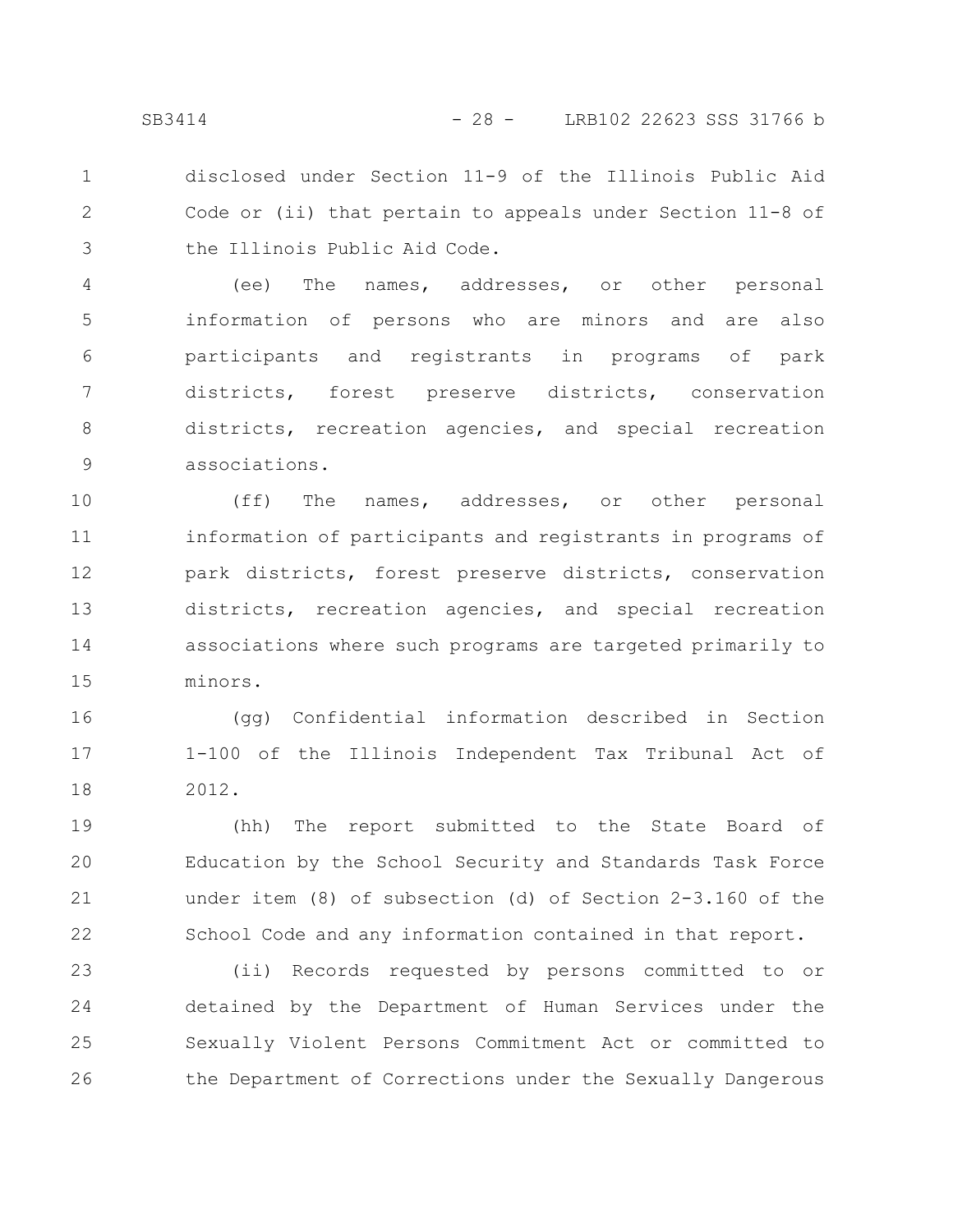Persons Act if those materials: (i) are available in the library of the facility where the individual is confined; (ii) include records from staff members' personnel files, staff rosters, or other staffing assignment information; or (iii) are available through an administrative request to the Department of Human Services or the Department of Corrections. 1 2 3 4 5 6 7

(jj) Confidential information described in Section 5-535 of the Civil Administrative Code of Illinois. 8 9

(kk) The public body's credit card numbers, debit card numbers, bank account numbers, Federal Employer Identification Number, security code numbers, passwords, and similar account information, the disclosure of which could result in identity theft or impression or defrauding of a governmental entity or a person. 10 11 12 13 14 15

(ll) Records concerning the work of the threat assessment team of a school district. 16 17

(mm) Records provided by a returning resident pursuant to or in connection with participation in the Second Chance State Housing Program. 18 19 20

(1.5) Any information exempt from disclosure under the Judicial Privacy Act shall be redacted from public records prior to disclosure under this Act. 21 22 23

(2) A public record that is not in the possession of a public body but is in the possession of a party with whom the agency has contracted to perform a governmental function on 24 25 26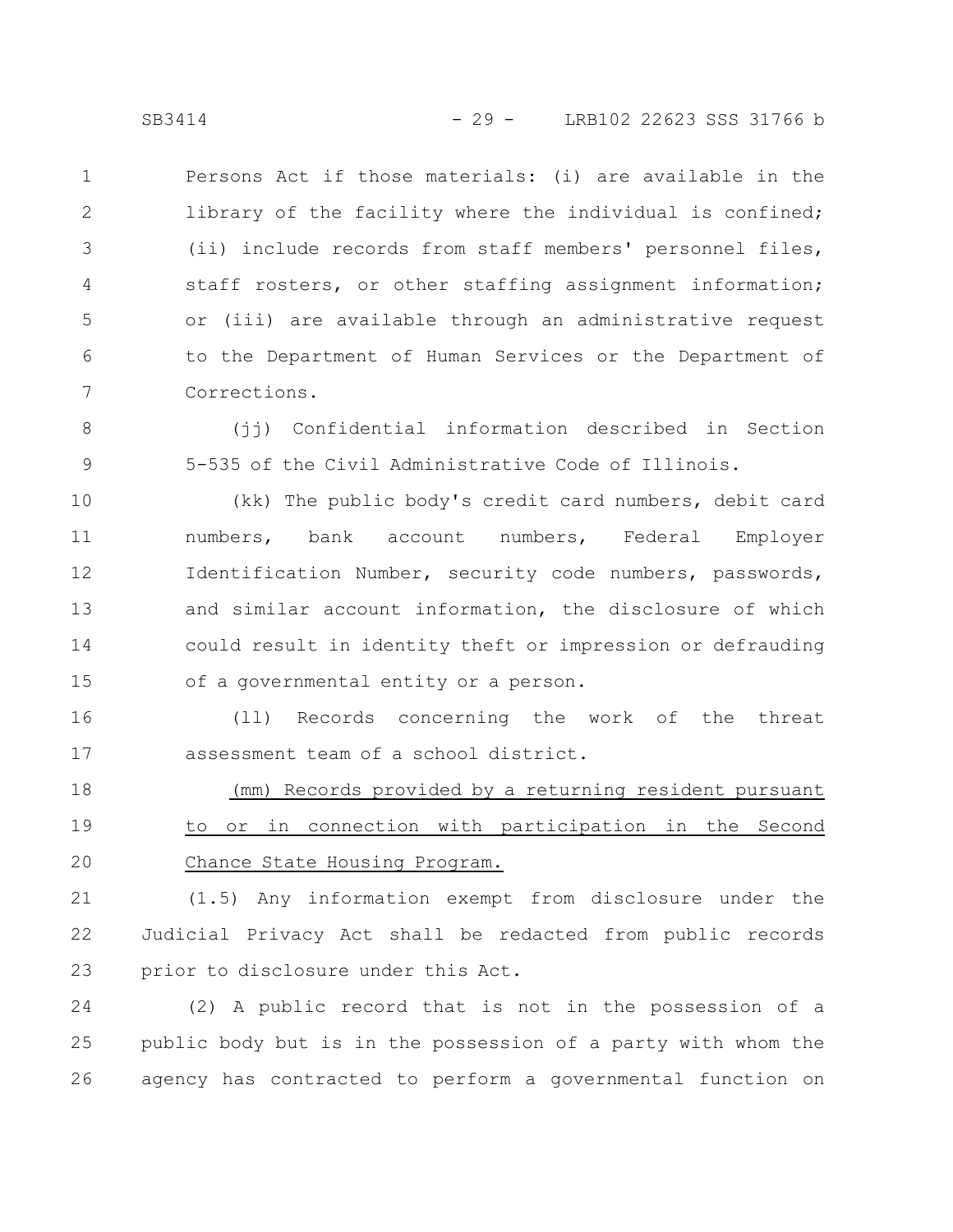behalf of the public body, and that directly relates to the governmental function and is not otherwise exempt under this Act, shall be considered a public record of the public body, for purposes of this Act. 1 2 3 4

(3) This Section does not authorize withholding of information or limit the availability of records to the public, except as stated in this Section or otherwise provided in this Act. 5 6 7 8

(Source: P.A. 101-434, eff. 1-1-20; 101-452, eff. 1-1-20; 101-455, eff. 8-23-19; 101-652, eff. 1-1-22; 102-38, eff. 6-25-21; 102-558, eff. 8-20-21; revised 11-22-21.) 9 10 11

Section 15. The Property Tax Code is amended by changing Sections 21-95, 21-100, and 21-260 and by adding Section 21-92 as follows: 12 13 14

(35 ILCS 200/21-92 new) Sec. 21-92. Purchase and sale by Department of Returning Resident Affairs. When any single-family or multi-family residential property is delinquent, or is forfeited for each of 2 or more years, and is offered for sale under any of the provisions of this Code, and the county board of the county in which the property is located has not applied to purchase it, the Department of Returning Resident Affairs may apply to purchase it. The Director of Returning Resident Affairs may appoint on its behalf some officer or person to attend such 15 16 17 18 19 20 21 22 23 24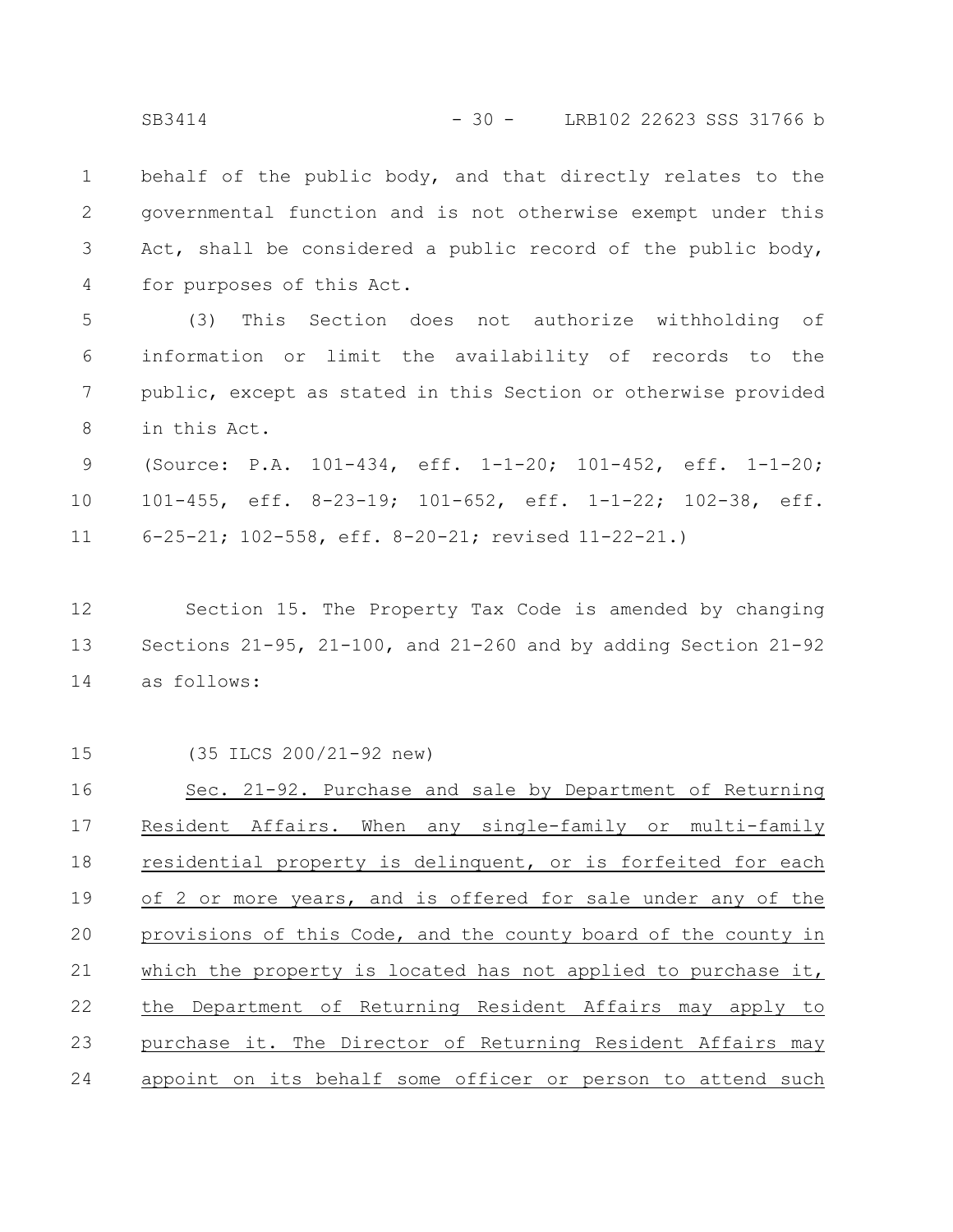| $\mathbf{1}$    | sales and bid or, in the case of forfeited property, to apply  |
|-----------------|----------------------------------------------------------------|
| $\mathbf{2}$    | to the county clerk to purchase. The Department of Returning   |
| $\mathfrak{Z}$  | Resident Affairs shall apply on the bid or purchase the unpaid |
| 4               | taxes and special assessments due upon the property. No cash   |
| $\overline{5}$  | need be paid. The Department of Returning Resident Affairs may |
| $\sqrt{6}$      | take steps necessary to acquire title to the property and may  |
| $7\phantom{.0}$ | manage and operate the property, including, but not limited    |
| $8\,$           | to, mowing of grass, removal of nuisance greenery, removal of  |
| $\mathsf 9$     | garbage, waste, debris or other materials, or the demolition,  |
| 10              | repair, or remediation of unsafe structures. When the          |
| 11              | Department of Returning Resident Affairs is a petitioner for a |
| 12              | tax deed, no filing fee shall be required. When the Department |
| 13              | of Returning Resident Affairs is the petitioner for a tax      |
| 14              | deed, one petition may be filed including all parcels that are |
| 15              | tax delinquent within the county or taxing district, and any   |
| 16              | publication made under Section 22-20 of this Code may combine  |
| 17              | all such parcels within a single notice. The notice shall list |
| 18              | the street or common address, if known, of the parcels for     |
| 19              | informational purposes. The Department of Returning Resident   |
| 20              | Affairs shall not be required to allege and prove that all     |
| 21              | taxes and special assessments which become due and payable     |
| 22              | after the sale to the county have been paid nor shall the      |
| 23              | county be required to pay the subsequently accruing taxes or   |
| 24              | special assessments at any time. The county collector shall be |
| 25              | prohibited from including the property in the tax sale of one  |
| 26              | or more subsequent years. The lien of taxes and special        |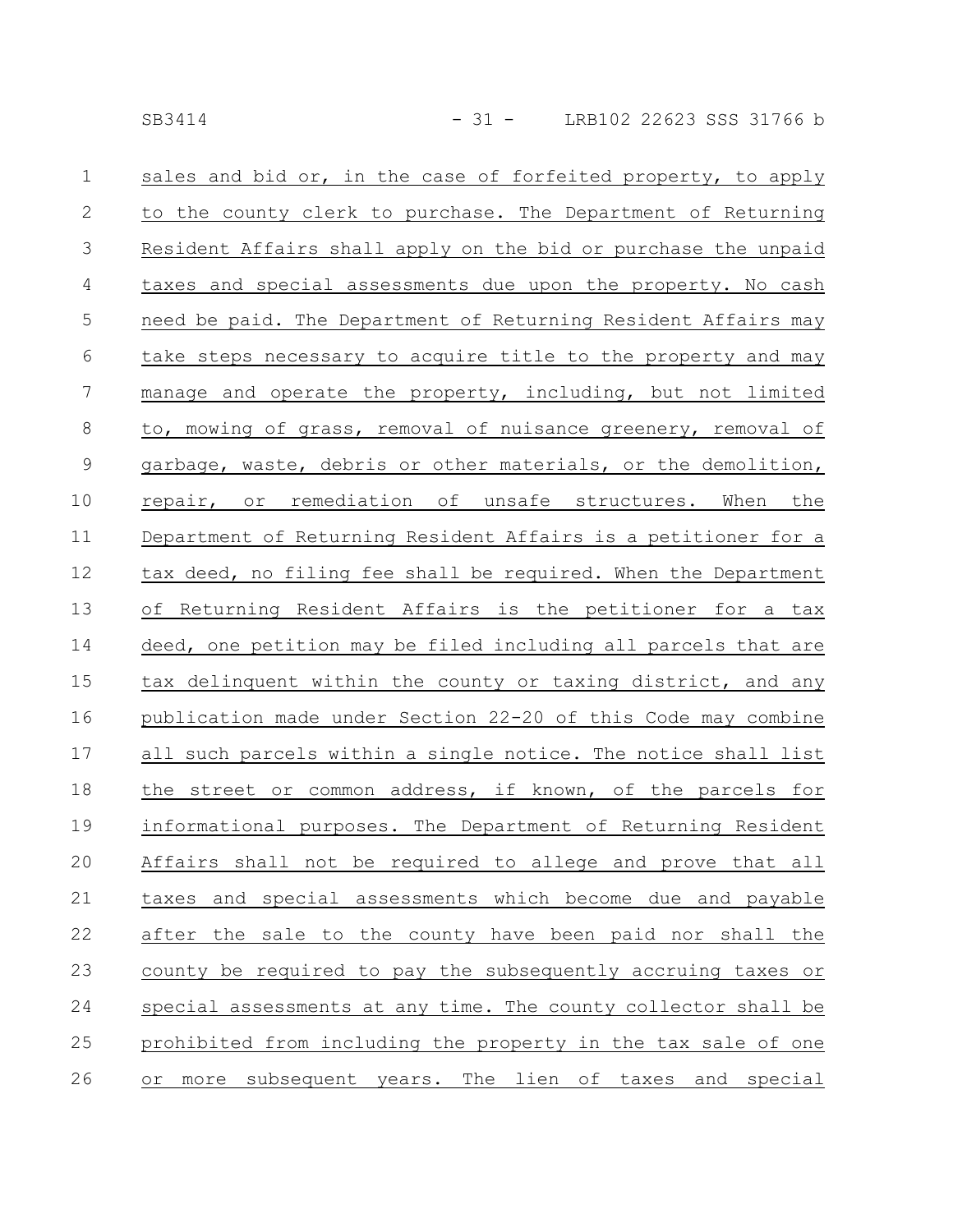assessments which become due and payable after a sale to the Department of Returning Resident Affairs shall merge in the fee title of that Department on the issuance of a deed. The Department may sell or assign the property so acquired, or the certificate of purchase to it, to any party. 1 2 3 4 5

(35 ILCS 200/21-95) 6

Sec. 21-95. Tax abatement after acquisition by a governmental unit. When any county, municipality, school district, forest preserve district, or park district or the Department of Returning Resident Affairs acquires property through the foreclosure of a lien, through a judicial deed, through the foreclosure of receivership certificate lien, or by acceptance of a deed of conveyance in lieu of foreclosing any lien against the property, or when a government unit acquires property under the Abandoned Housing Rehabilitation Act or a blight reduction or abandoned property program administered by the Illinois Housing Development Authority, or when any county or other taxing district acquires a deed for property under Section 21-90 or Sections 21-145 and 21-260, or when the Department of Returning Resident Affairs acquires a deed for property under Section 21-90a, or when any county, municipality, school district, forest preserve district, or park district acquires title to property that was to be transferred to that county, municipality, school district, forest preserve district, or park district under the terms of 7 8 9 10 11 12 13 14 15 16 17 18 19 20 21 22 23 24 25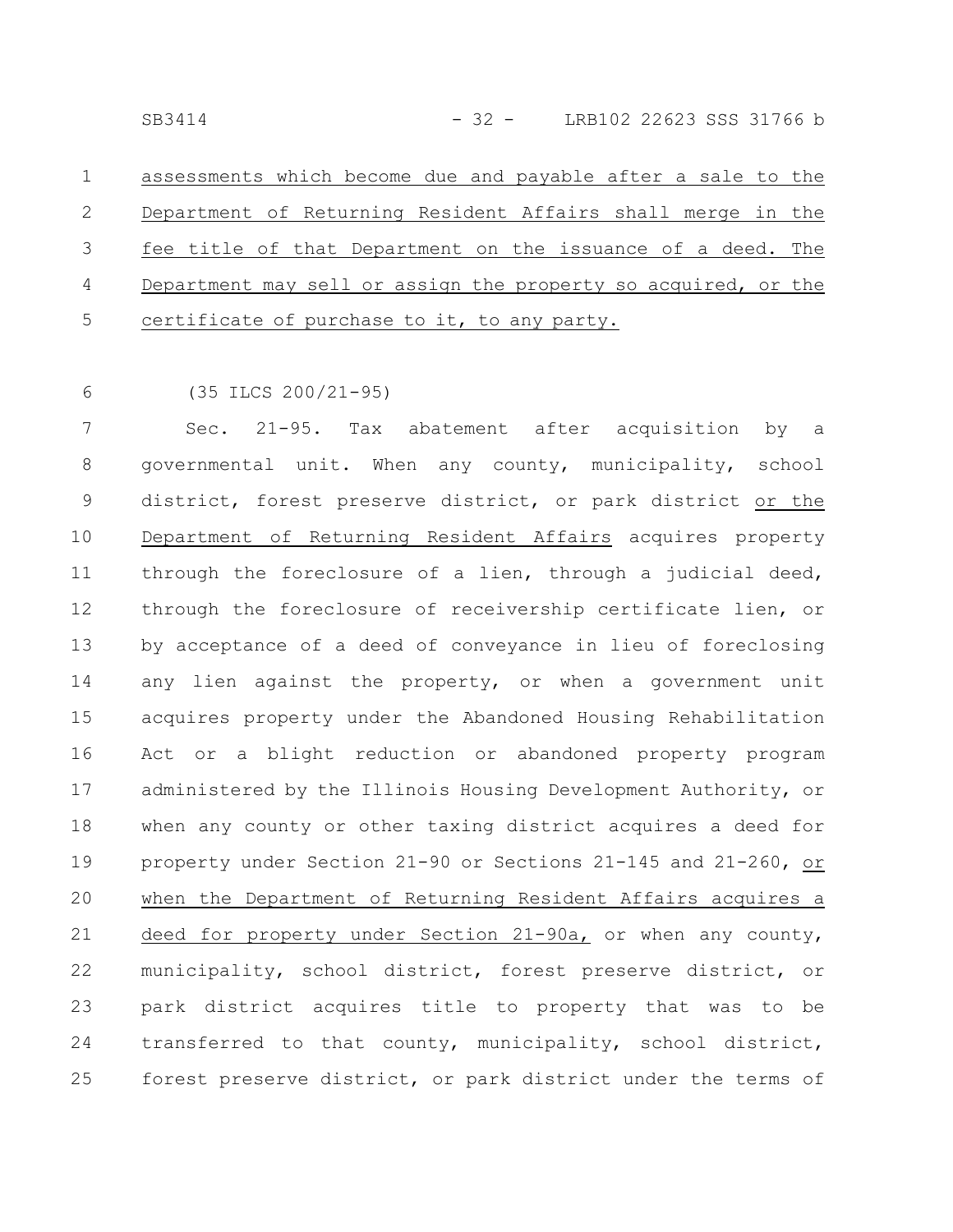an annexation agreement, development agreement, donation agreement, plat of subdivision, or zoning ordinance by an entity that has been dissolved or is being dissolved or has been in bankruptcy proceedings or is in bankruptcy proceedings, all due or unpaid property taxes and existing liens for unpaid property taxes imposed or pending under any law or ordinance of this State or any of its political subdivisions shall become null and void. 1 2 3 4 5 6 7 8

(Source: P.A. 100-314, eff. 8-24-17; 100-445, eff. 1-1-18; 100-863, eff. 8-14-18.) 9 10

(35 ILCS 200/21-100) 11

Sec. 21-100. Notice to county officials; voiding of tax bills. The county board or corporate authorities of the county, or other taxing district or the Department of Returning Resident Affairs acquiring property under Section 21-95 shall give written notice of the acquisition to the chief county assessment officer and the county collector and the county clerk of the county in which the property is located, and request the voiding of the tax liens as provided in this Section. The notice shall describe the acquired property by legal description or property index number. 12 13 14 15 16 17 18 19 20 21

Upon receipt of the notice, the county collector and county clerk shall void the current and all prior unpaid taxes on the records in their respective offices by entering the following statement upon their records for the property: 22 23 24 25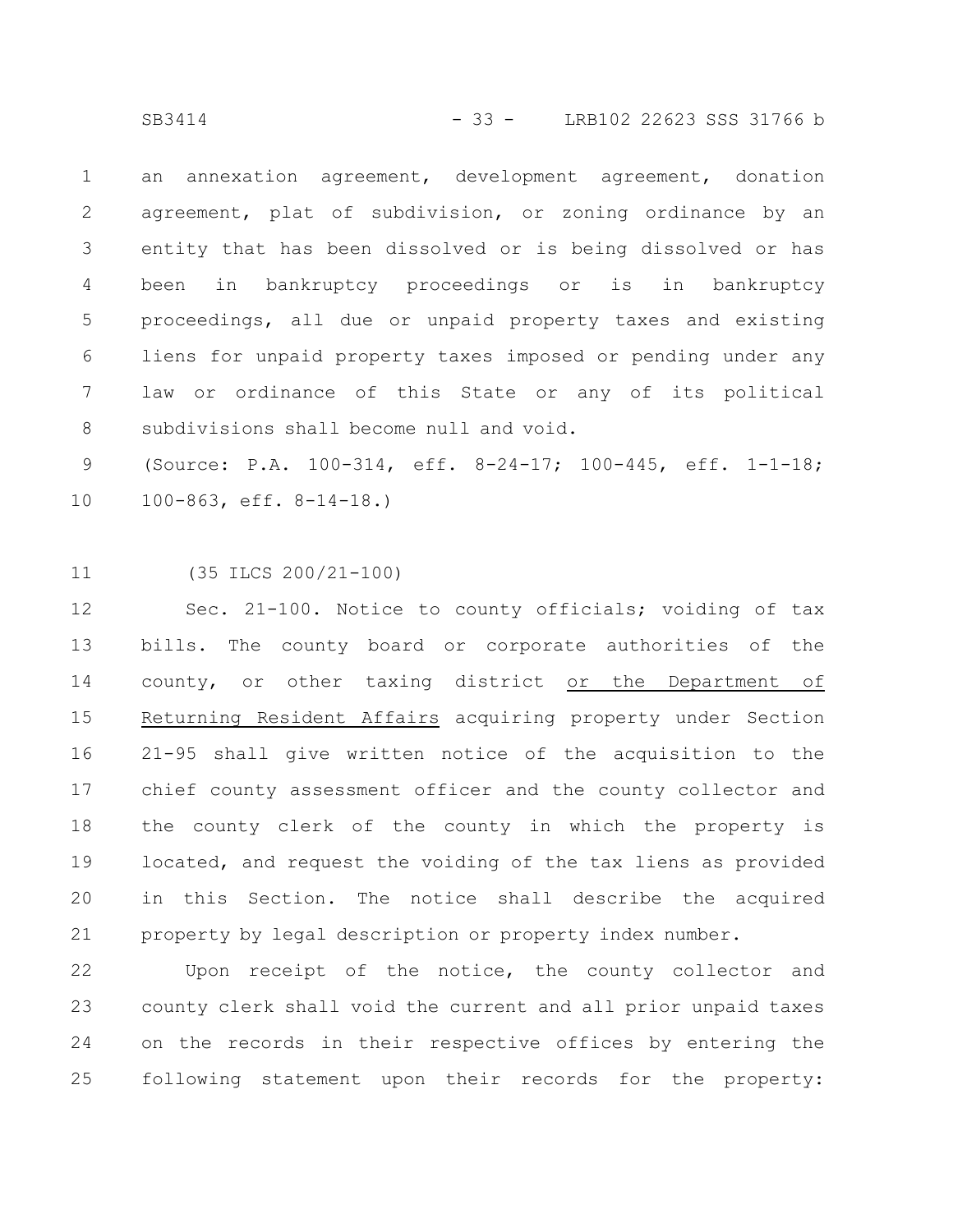SB3414 - 34 - LRB102 22623 SSS 31766 b

"Acquired by ... (name of county, municipality, school district, or park district or the Department of Returning Resident Affairs acquiring the property under Section 21-95). Taxes due and unpaid on this property ... (give legal description or property index number and address of the property) ... are waived and null and void under Section 21-100 of the Property Tax Code. The tax bills of this property are hereby voided and liens for the taxes are extinguished." (Source: P.A. 96-1142, eff. 7-21-10.) 1 2 3 4 5 6 7 8 9

(35 ILCS 200/21-260) 10

Sec. 21-260. Collector's scavenger sale. Upon the county collector's application under Section 21-145, to be known as the Scavenger Sale Application, the Court shall enter judgment for the general taxes, special taxes, special assessments, interest, penalties and costs as are included in the advertisement and appear to be due thereon after allowing an opportunity to object and a hearing upon the objections as provided in Section 21-175, and order those properties sold by the County Collector at public sale, or by electronic automated sale if the collector chooses to conduct an electronic automated sale pursuant to Section 21-261, to the highest bidder for cash, notwithstanding the bid may be less than the full amount of taxes, special taxes, special assessments, interest, penalties and costs for which judgment has been entered. 11 12 13 14 15 16 17 18 19 20 21 22 23 24 25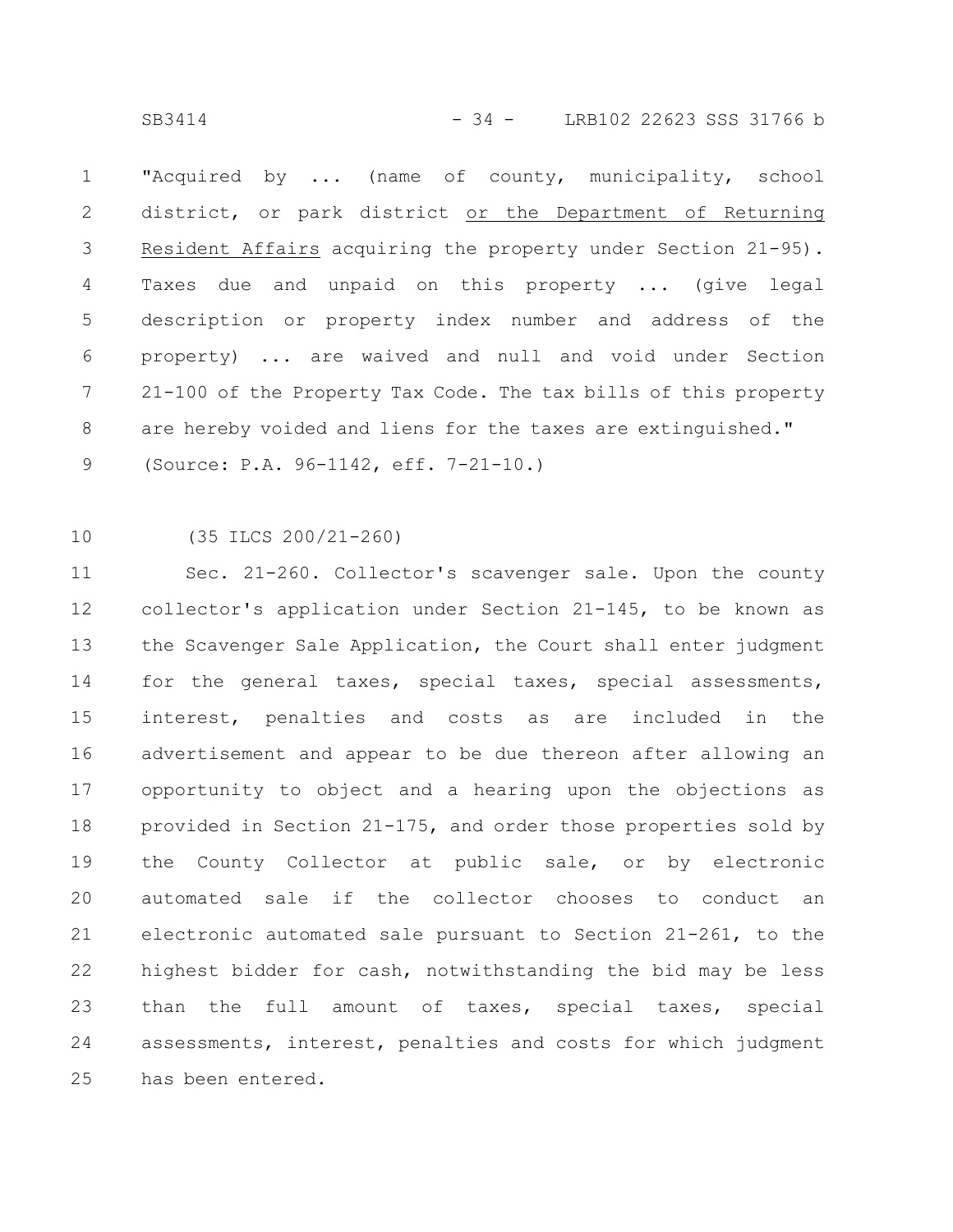(a) Conducting the sale; bidding sale - Bidding. All properties shall be offered for sale in consecutive order as they appear in the delinquent list. The minimum bid for any property shall be \$250 or one-half of the tax if the total liability is less than \$500. For in-person scavenger sales, the successful bidder shall pay the amount of the minimum bid to the County Collector by the end of the business day on which the bid was placed. That amount shall be paid in cash, by certified or cashier's check, by money order, or, if the successful bidder is a governmental unit, by a check issued by that governmental unit. For electronic automated scavenger sales, the successful bidder shall pay the minimum bid amount by the close of the business day on which the bid was placed. That amount shall be paid online via ACH debit or by the electronic payment method required by the county collector. For in-person scavenger sales, if the bid exceeds the minimum bid, the successful bidder shall pay the balance of the bid to the county collector in cash, by certified or cashier's check, by money order, or, if the successful bidder is a governmental unit, by a check issued by that governmental unit by the close of the next business day. For electronic automated scavenger sales, the successful bidder shall pay, by the close of the next business day, the balance of the bid online via ACH debit or by the electronic payment method required by the county collector. If the minimum bid is not paid at the time of sale or if the balance is not paid by the close of the next business 1 2 3 4 5 6 7 8 9 10 11 12 13 14 15 16 17 18 19 20 21 22 23 24 25 26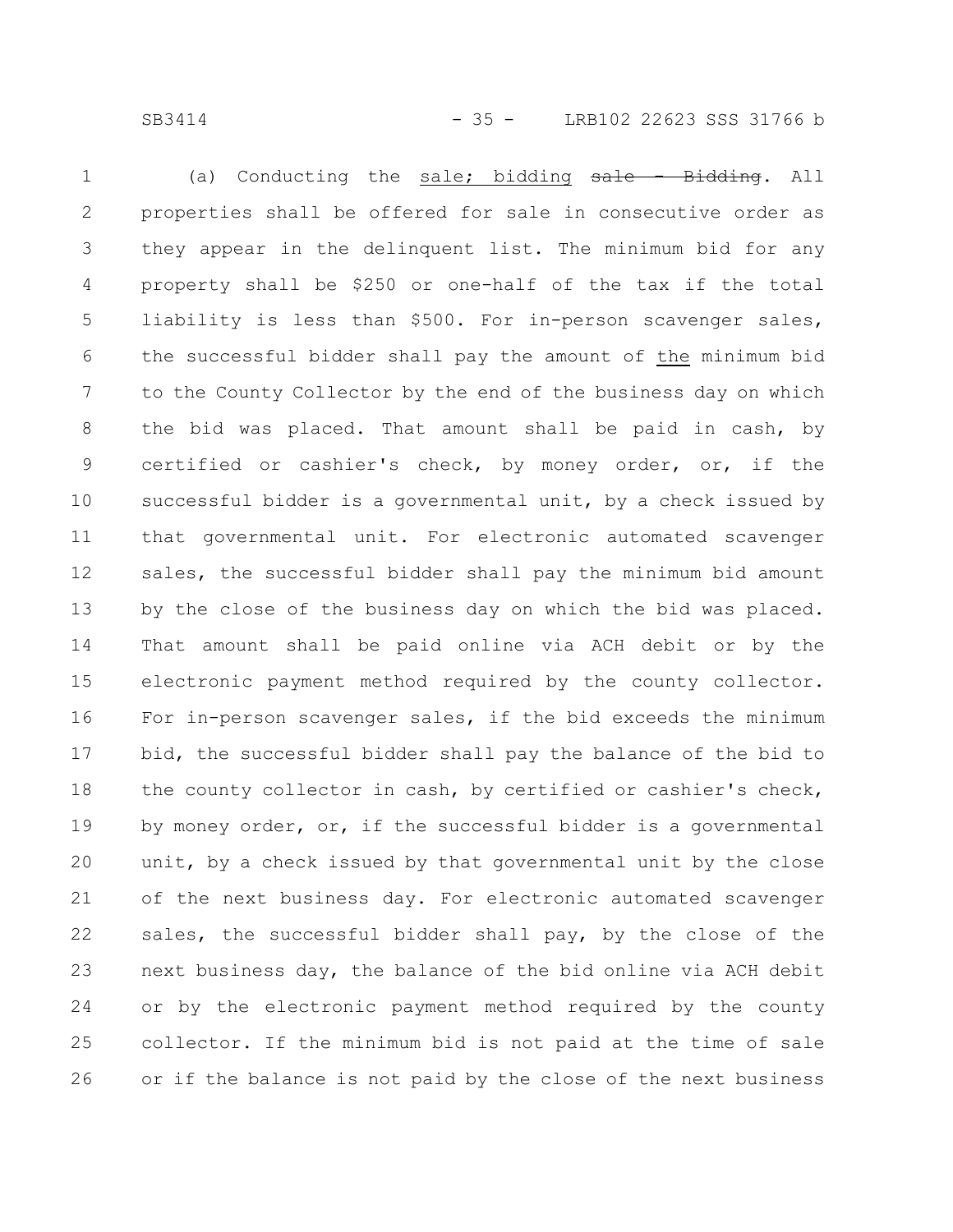day, then the sale is void and the minimum bid, if paid, is forfeited to the county general fund. In that event, the property shall be reoffered for sale within 30 days of the last offering of property in regular order. The collector shall make available to the public a list of all properties to be included in any reoffering due to the voiding of the original sale. The collector is not required to serve or publish any other notice of the reoffering of those properties. In the event that any of the properties are not sold upon reoffering, or are sold for less than the amount of the original voided sale, the original bidder who failed to pay the bid amount shall remain liable for the unpaid balance of the bid in an action under Section 21-240. Liability shall not be reduced where the bidder upon reoffering also fails to pay the bid amount, and in that event both bidders shall remain liable for the unpaid balance of their respective bids. A sale of properties under this Section shall not be final until confirmed by the court. 1 2 3 4 5 6 7 8 9 10 11 12 13 14 15 16 17 18

(b) Confirmation of sales. The county collector shall file his or her report of sale in the court within 30 days of the date of sale of each property. No notice of the county collector's application to confirm the sales shall be required except as prescribed by rule of the court. Upon confirmation, except in cases where the sale becomes void under Section 22-85, or in cases where the order of confirmation is vacated by the court, a sale under this Section shall extinguish the in 19 20 21 22 23 24 25 26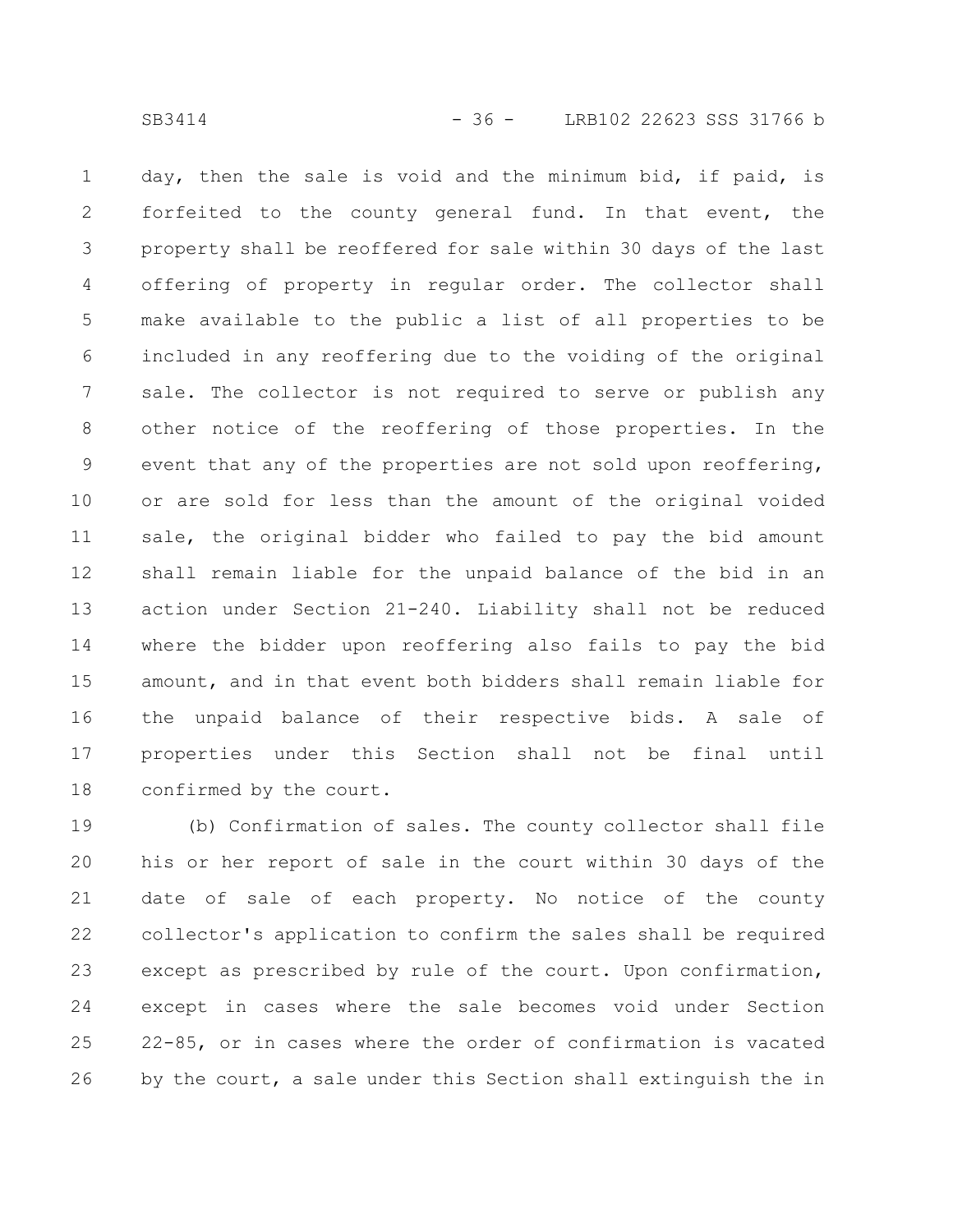rem lien of the general taxes, special taxes and special assessments for which judgment has been entered and a redemption shall not revive the lien. Confirmation of the sale shall in no event affect the owner's personal liability to pay the taxes, interest and penalties as provided in this Code or prevent institution of a proceeding under Section 21-440 to collect any amount that may remain due after the sale. 1 2 3 4 5 6 7

(c) Issuance of tax sale certificates. Upon confirmation of the sale, the County Clerk and the County Collector shall issue to the purchaser a certificate of purchase in the form prescribed by Section 21-250 as near as may be. A certificate of purchase shall not be issued to any person who is ineligible to bid at the sale or to receive a certificate of purchase under Section 21-265. 8 9 10 11 12 13 14

(d) Scavenger Tax Judgment, Sale and Redemption Record; sale Record - Sale of parcels not sold. The county collector shall prepare a Scavenger Tax Judgment, Sale and Redemption Record. The county clerk shall write or stamp on the scavenger tax judgment, sale, forfeiture and redemption record opposite the description of any property offered for sale and not sold, or not confirmed for any reason, the words "offered but not sold". The properties which are offered for sale under this Section and not sold or not confirmed shall be offered for sale annually thereafter in the manner provided in this Section until sold, except in the case of mineral rights, which after 10 consecutive years of being offered for sale under this 15 16 17 18 19 20 21 22 23 24 25 26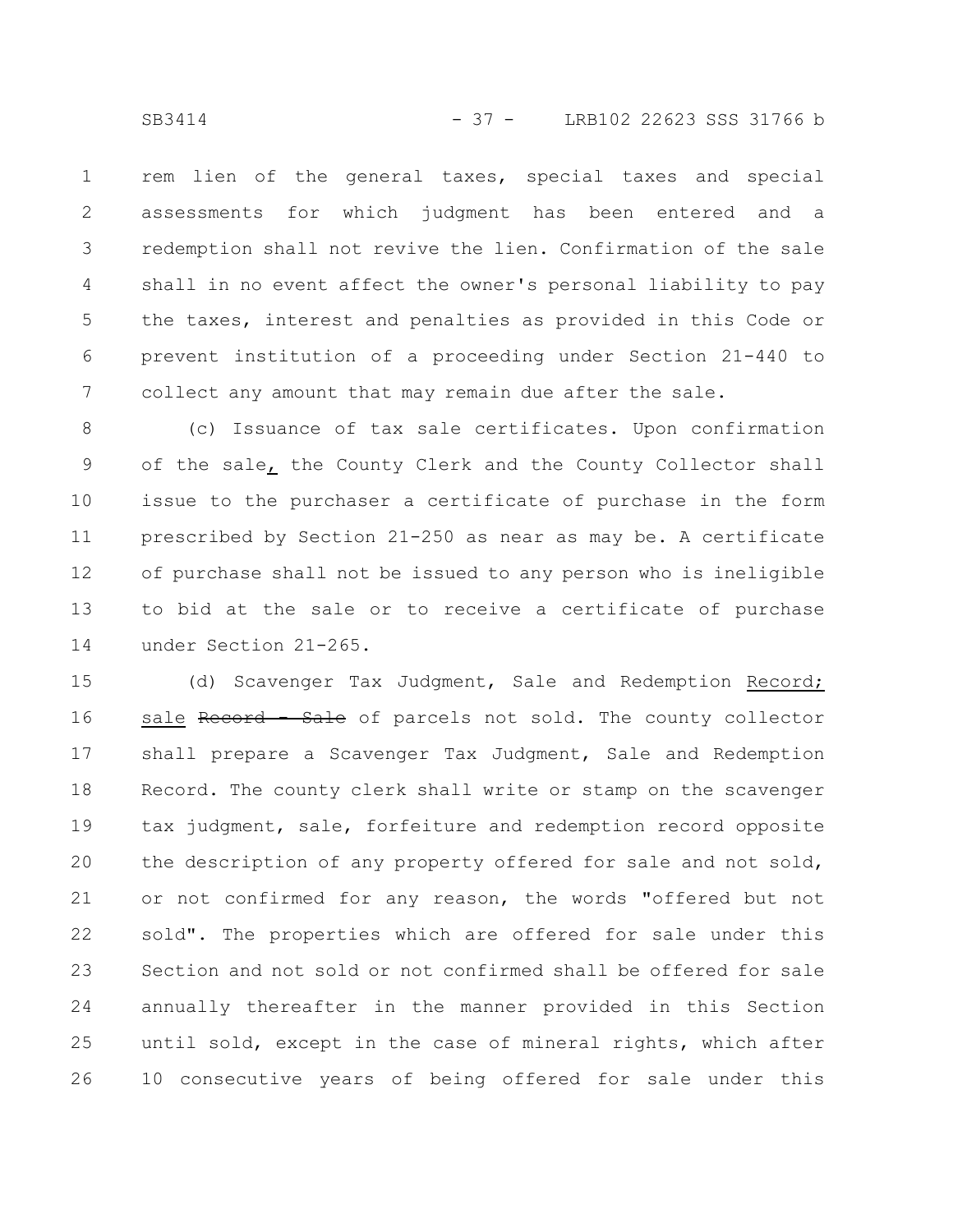Section and not sold or confirmed shall no longer be required to be offered for sale. Single-family and multi-family residential properties shall first be offered without charge to the Department of Returning Resident Affairs . At any time between annual sales the County Collector may advertise for sale any properties subject to sale under judgments for sale previously entered under this Section and not executed for any reason. The advertisement and sale shall be regulated by the provisions of this Code as far as applicable. 1 2 3 4 5 6 7 8 9

(e) Proceeding to tax deed. The owner of the certificate of purchase shall give notice as required by Sections 22-5 through 22-30, and may extend the period of redemption as provided by Section 21-385. At any time within 6 months prior to expiration of the period of redemption from a sale under this Code, the owner of a certificate of purchase may file a petition and may obtain a tax deed under Sections 22-30 through 22-55. Within 30 days from filing of the petition, the owner of a certificate must file with the county clerk the names and addresses of the owners of the property and those persons entitled to service of notice at their last known addresses. The clerk shall mail notice within 30 days from the date of the filing of addresses with the clerk. All proceedings for the issuance of a tax deed and all tax deeds for properties sold under this Section shall be subject to Sections 22-30 through 22-55. Deeds issued under this Section are subject to Section 22-70. This Section shall be liberally 10 11 12 13 14 15 16 17 18 19 20 21 22 23 24 25 26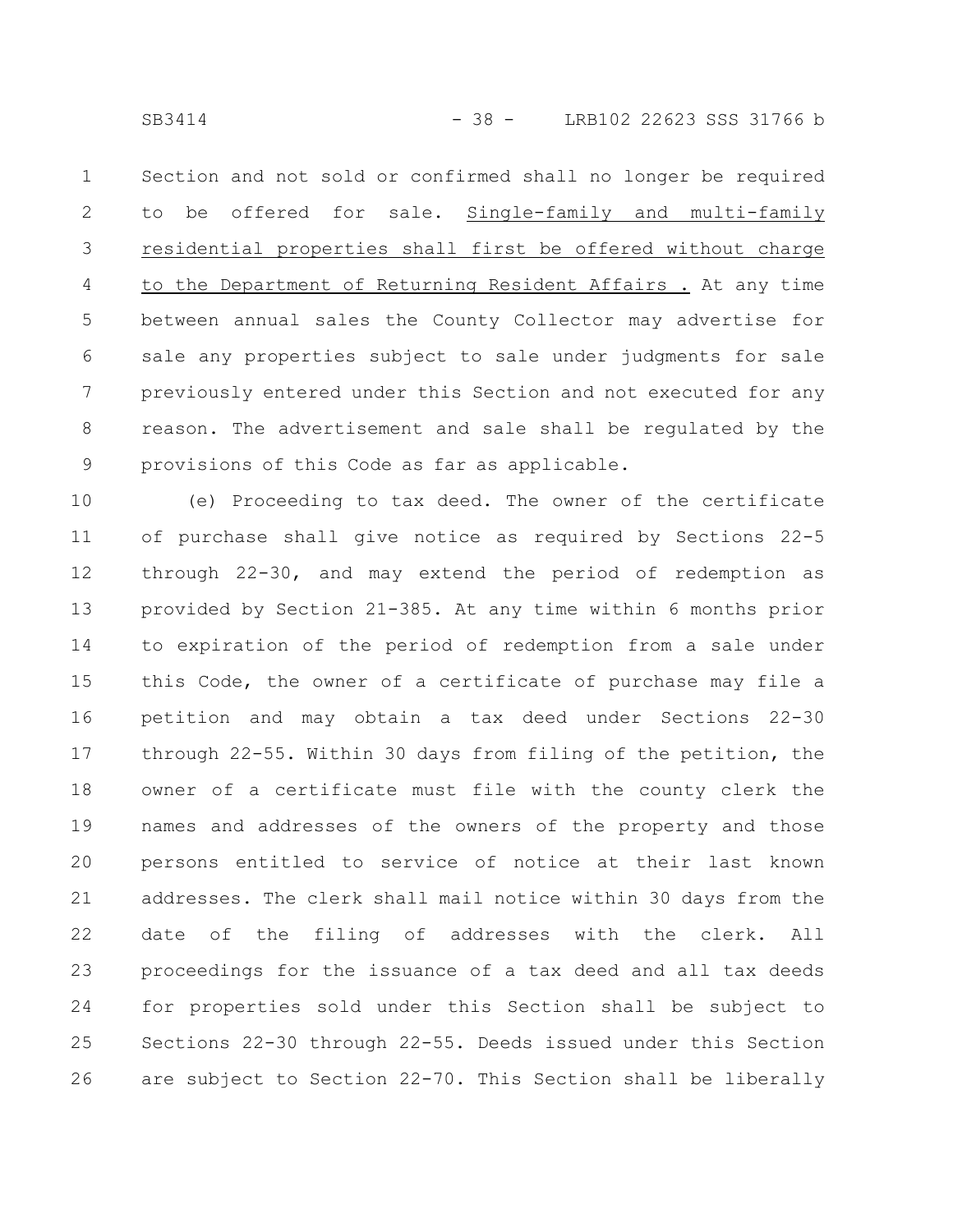construed so that the deeds provided for in this Section convey merchantable title. 1 2

(f) Redemptions from scavenger sales. Redemptions may be made from sales under this Section in the same manner and upon the same terms and conditions as redemptions from sales made under the County Collector's annual application for judgment and order of sale, except that in lieu of penalty the person redeeming shall pay interest as follows if the sale occurs before September 9, 1993: 3 4 5 6 7 8 9

(1) If redeemed within the first 2 months from the date of the sale, 3% per month or portion thereof upon the amount for which the property was sold; 10 11 12

(2) If redeemed between 2 and 6 months from the date of the sale, 12% of the amount for which the property was sold; 13 14 15

(3) If redeemed between 6 and 12 months from the date of the sale, 24% of the amount for which the property was sold; 16 17 18

(4) If redeemed between 12 and 18 months from the date of the sale, 36% of the amount for which the property was sold; 19 20 21

(5) If redeemed between 18 and 24 months from the date of the sale, 48% of the amount for which the property was sold; 22 23 24

(6) If redeemed after 24 months from the date of sale, the 48% herein provided together with interest at 6% per 25 26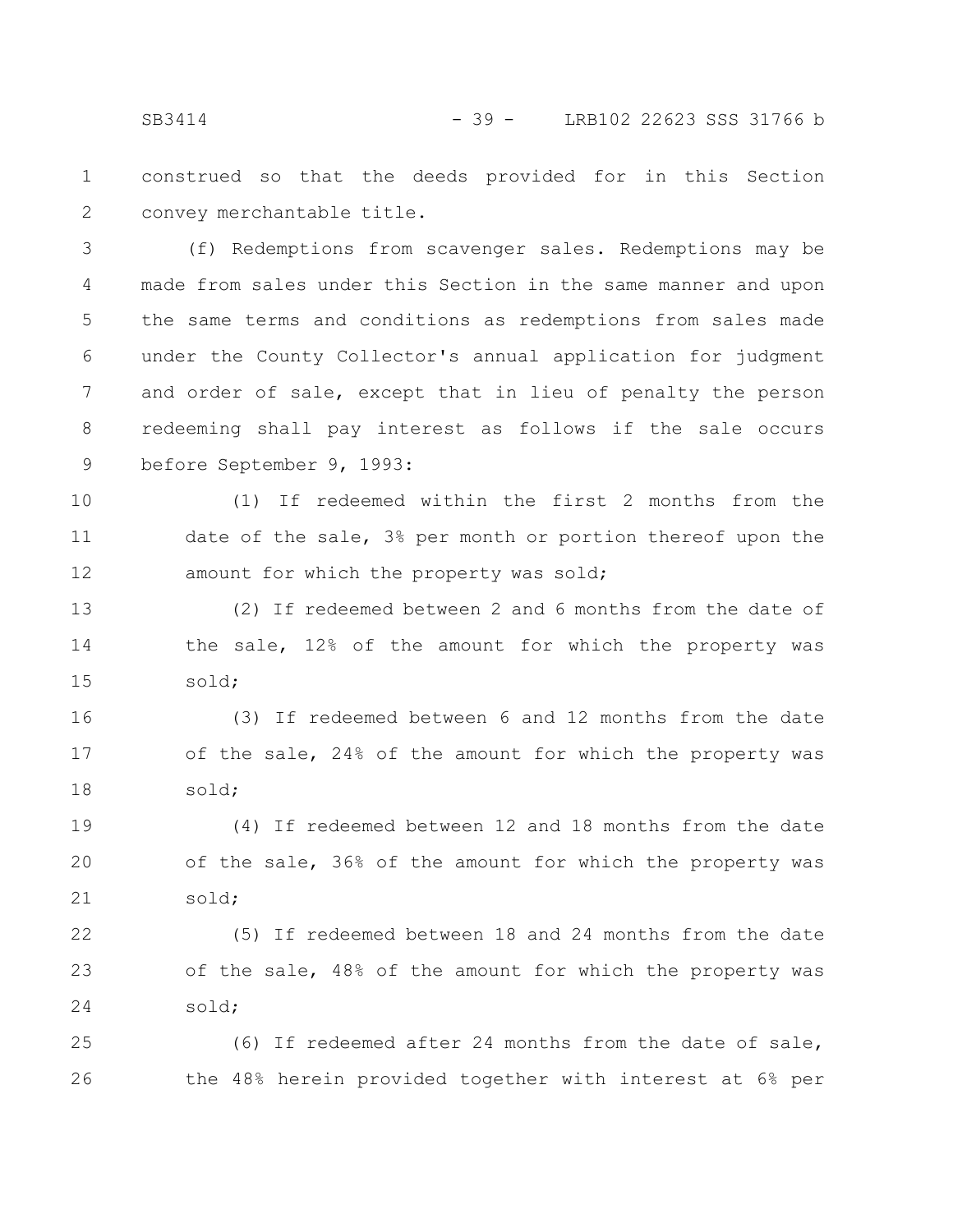SB3414 - 40 - LRB102 22623 SSS 31766 b

year thereafter. 1

If the sale occurs on or after September 9, 1993, the person redeeming shall pay interest on that part of the amount for which the property was sold equal to or less than the full amount of delinquent taxes, special assessments, penalties, interest, and costs, included in the judgment and order of sale as follows: 2 3 4 5 6 7

(1) If redeemed within the first 2 months from the date of the sale, 3% per month upon the amount of taxes, special assessments, penalties, interest, and costs due for each of the first 2 months, or fraction thereof. 8 9 10 11

(2) If redeemed at any time between 2 and 6 months from the date of the sale, 12% of the amount of taxes, special assessments, penalties, interest, and costs due. 12 13 14

(3) If redeemed at any time between 6 and 12 months from the date of the sale, 24% of the amount of taxes, special assessments, penalties, interest, and costs due. 15 16 17

(4) If redeemed at any time between 12 and 18 months from the date of the sale, 36% of the amount of taxes, special assessments, penalties, interest, and costs due. 18 19 20

(5) If redeemed at any time between 18 and 24 months from the date of the sale, 48% of the amount of taxes, special assessments, penalties, interest, and costs due. 21 22 23

(6) If redeemed after 24 months from the date of sale, the 48% provided for the 24 months together with interest at 6% per annum thereafter on the amount of taxes, special 24 25 26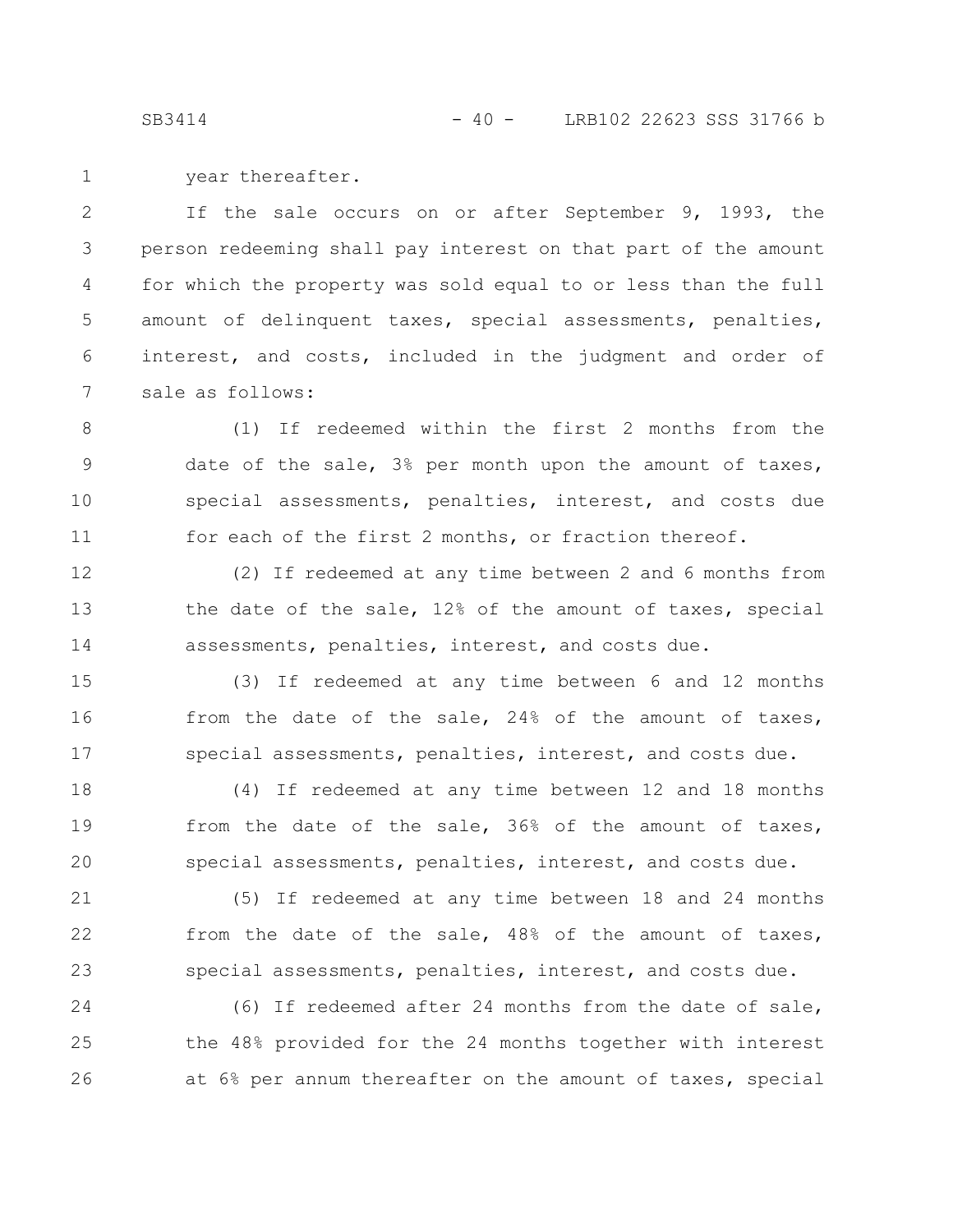1

assessments, penalties, interest, and costs due.

The person redeeming shall not be required to pay any interest on any part of the amount for which the property was sold that exceeds the full amount of delinquent taxes, special assessments, penalties, interest, and costs included in the judgment and order of sale. 2 3 4 5 6

Notwithstanding any other provision of this Section, except for owner-occupied single family residential units which are condominium units, cooperative units or dwellings, the amount required to be paid for redemption shall also include an amount equal to all delinquent taxes on the property which taxes were delinquent at the time of sale. The delinquent taxes shall be apportioned by the county collector among the taxing districts in which the property is situated in accordance with law. In the event that all moneys received from any sale held under this Section exceed an amount equal to all delinquent taxes on the property sold, which taxes were delinquent at the time of sale, together with all publication and other costs associated with the sale, then, upon redemption, the County Collector and the County Clerk shall apply the excess amount to the cost of redemption. 7 8 9 10 11 12 13 14 15 16 17 18 19 20 21

(g) Bidding by county or other taxing districts. Any taxing district and the Department of Returning Resident Affairs may bid at a scavenger sale. The county board of the county in which properties offered for sale under this Section are located may bid as trustee for all taxing districts having 22 23 24 25 26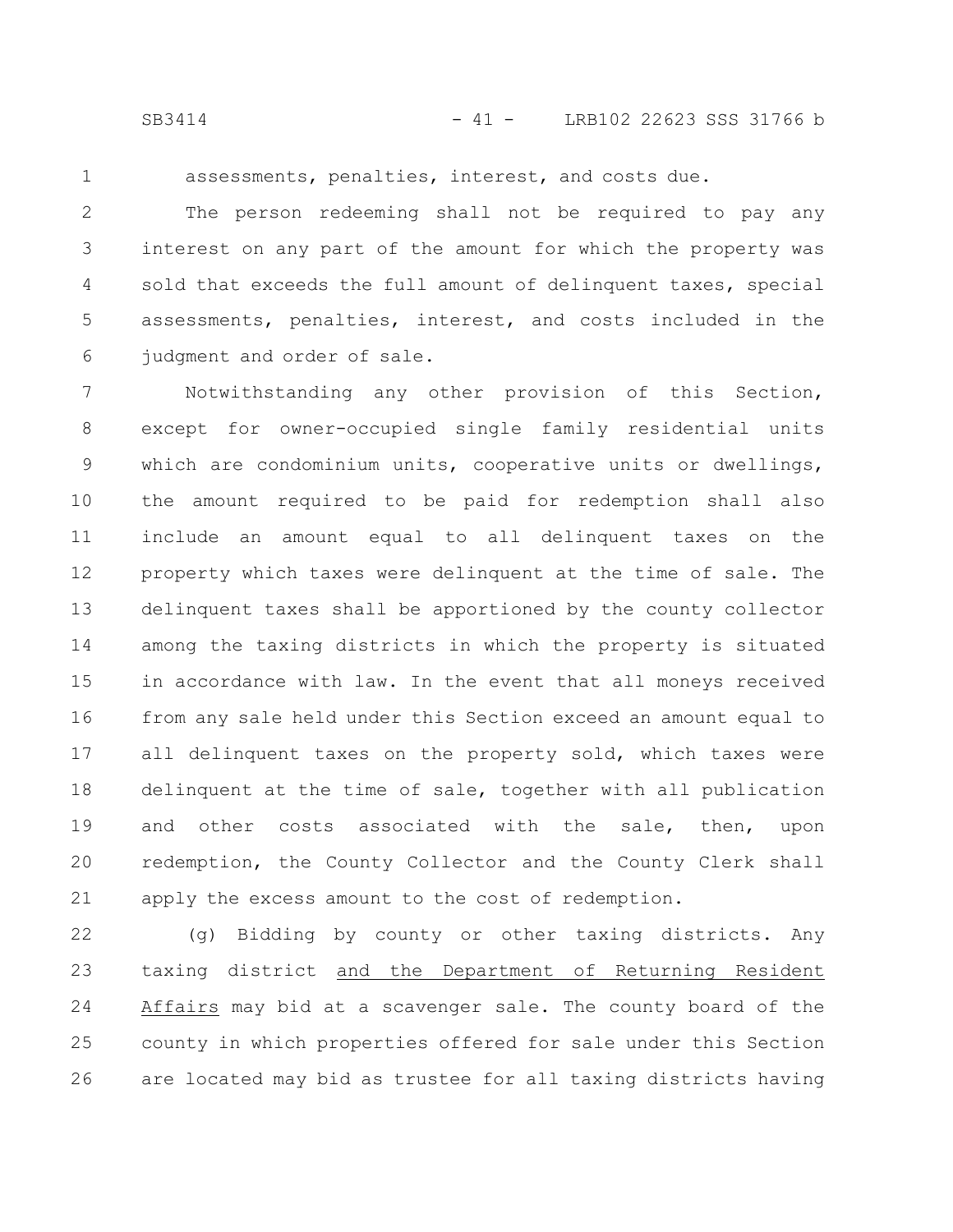SB3414 - 42 - LRB102 22623 SSS 31766 b

an interest in the taxes for the nonpayment of which the parcels are offered. The County or the Department of Returning Resident Affairs shall apply on the bid the unpaid taxes due upon the property and no cash need be paid. The County or other taxing district or the Department of Returning Resident Affairs acquiring a tax sale certificate shall take all steps necessary to acquire title to the property and may manage and operate the property so acquired. 1 2 3 4 5 6 7 8

When a county, or other taxing district within the county, or the Department of Returning Resident Affairs is a petitioner for a tax deed, no filing fee shall be required on the petition. The county as a tax creditor and as trustee for other tax creditors, or other taxing district within the county or the Department of Returning Resident Affairs shall not be required to allege and prove that all taxes and special assessments which become due and payable after the sale to the county have been paid. The county or the Department of Returning Resident Affairs shall not be required to pay the subsequently accruing taxes or special assessments at any time. Upon the written request of the county board or its designee, the county collector shall not offer the property for sale at any tax sale subsequent to the sale of the property to the county under this Section. The lien of taxes and special assessments which become due and payable after a sale to a county shall merge in the fee title of the county, or other taxing district, on the issuance of a deed. The County may sell 9 10 11 12 13 14 15 16 17 18 19 20 21 22 23 24 25 26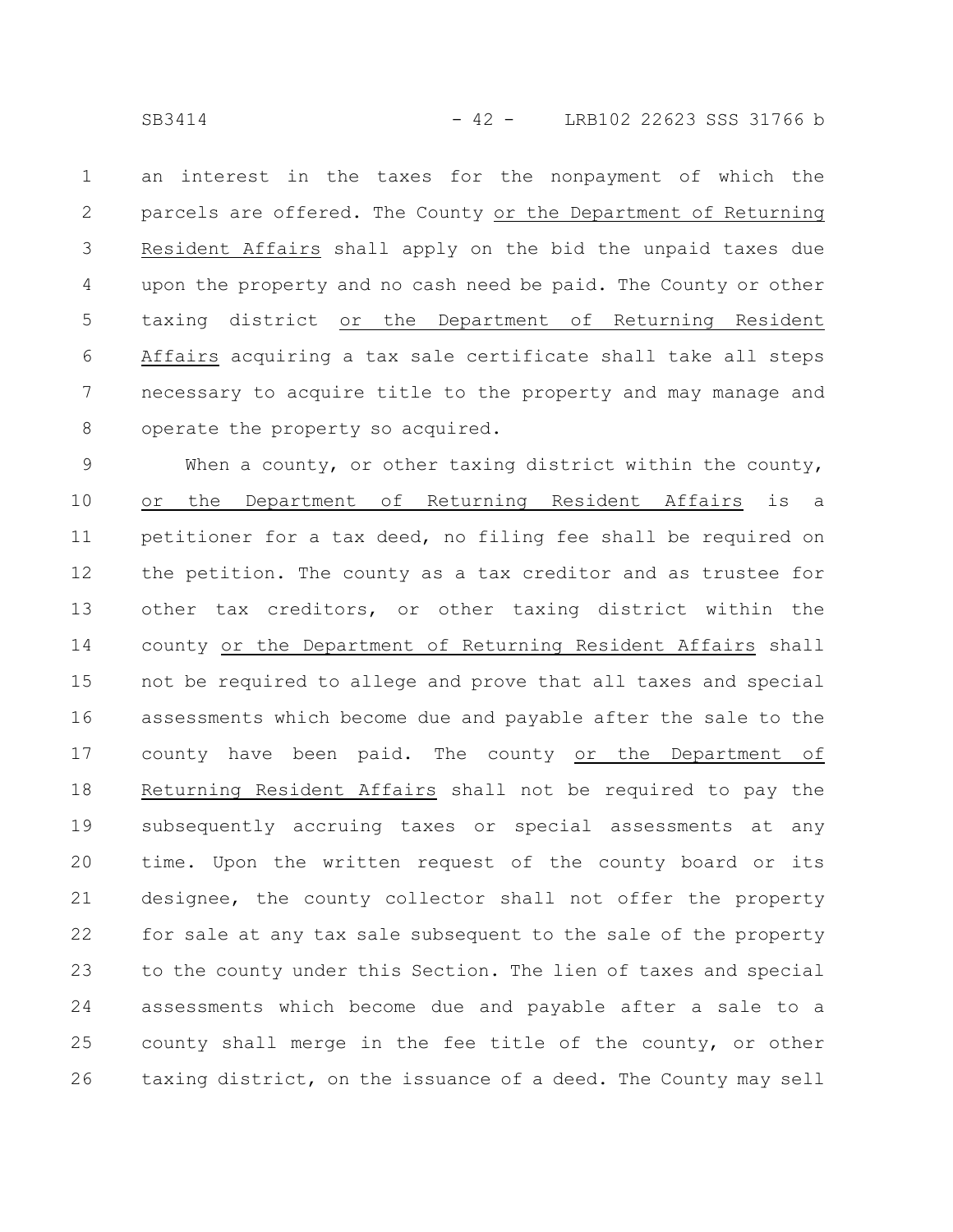the properties so acquired, or the certificate of purchase thereto, and the proceeds of the sale shall be distributed to the taxing districts in proportion to their respective interests therein. The presiding officer of the county board, with the advice and consent of the County Board, may appoint some officer or person to attend scavenger sales and bid on its behalf. 1 2 3 4 5 6 7

(h) Miscellaneous provisions. In the event that the tract of land or lot sold at any such sale is not redeemed within the time permitted by law and a tax deed is issued, all moneys that may be received from the sale of properties in excess of the delinquent taxes, together with all publication and other costs associated with the sale, shall, upon petition of any interested party to the court that issued the tax deed, be distributed by the County Collector pursuant to order of the court among the persons having legal or equitable interests in the property according to the fair value of their interests in the tract or lot. Section 21-415 does not apply to properties sold under this Section. Appeals may be taken from the orders and judgments entered under this Section as in other civil cases. The remedy herein provided is in addition to other remedies for the collection of delinquent taxes. 8 9 10 11 12 13 14 15 16 17 18 19 20 21 22

(i) The changes to this Section made by Public Act 95-477 this amendatory Act of the 95th General Assembly apply only to matters in which a petition for tax deed is filed on or after June 1, 2008 (the effective date of Public Act 95-477) this 23 24 25 26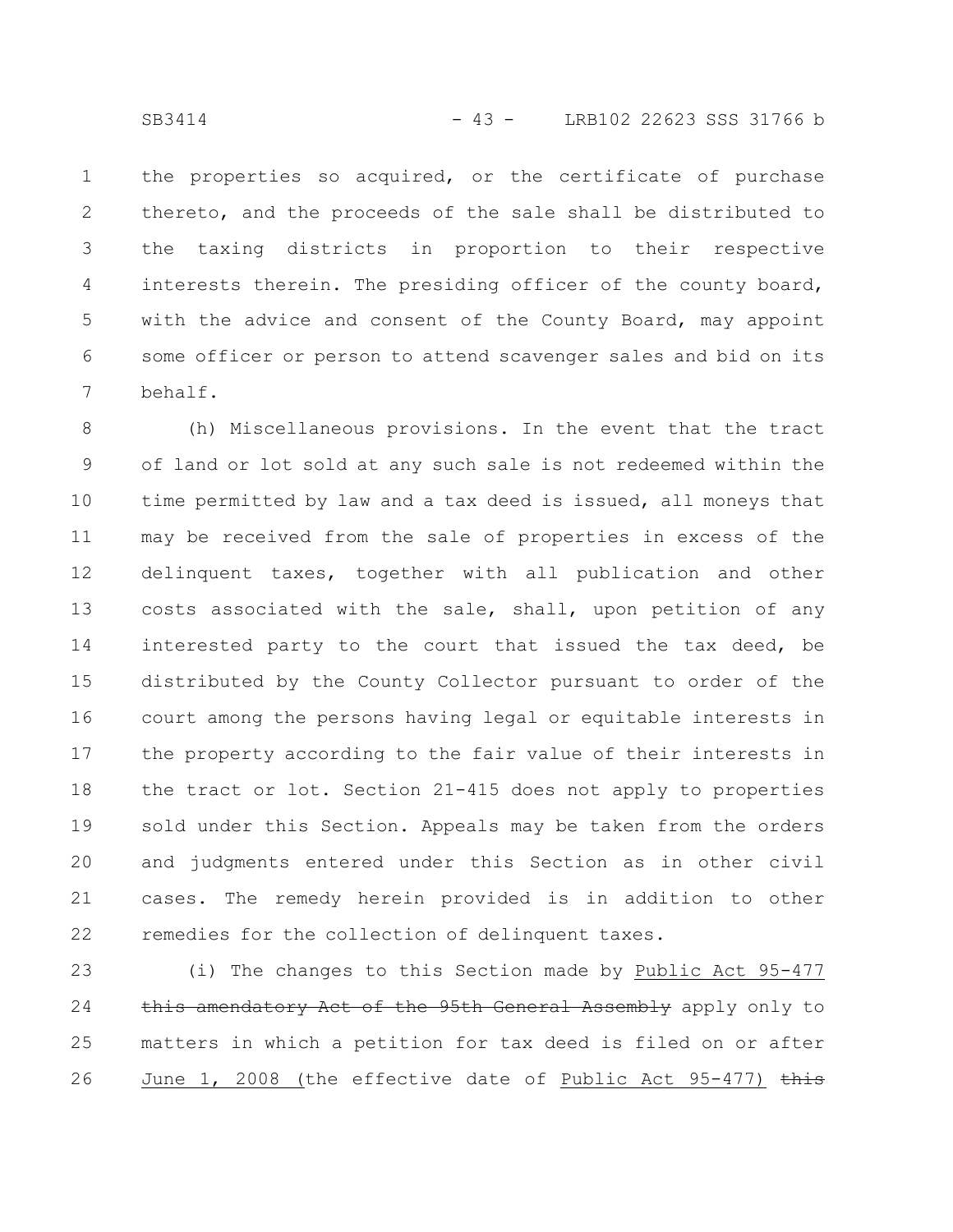SB3414 - 44 - LRB102 22623 SSS 31766 b

amendatory Act of the 95th General Assembly. 1

(Source: P.A. 102-519, eff. 8-20-21; 102-528, eff. 1-1-22; revised 10-18-21.) 2 3

Section 97. Severability. The provisions of this Act are severable under Section 1.31 of the Statute on Statutes. 4 5

Section 99. Effective date. This Act takes effect upon becoming law, but this Act does not take effect at all unless "An Act creating the Department of Returning Resident Affairs" of the 102nd General Assembly becomes law. 6 7 8 9